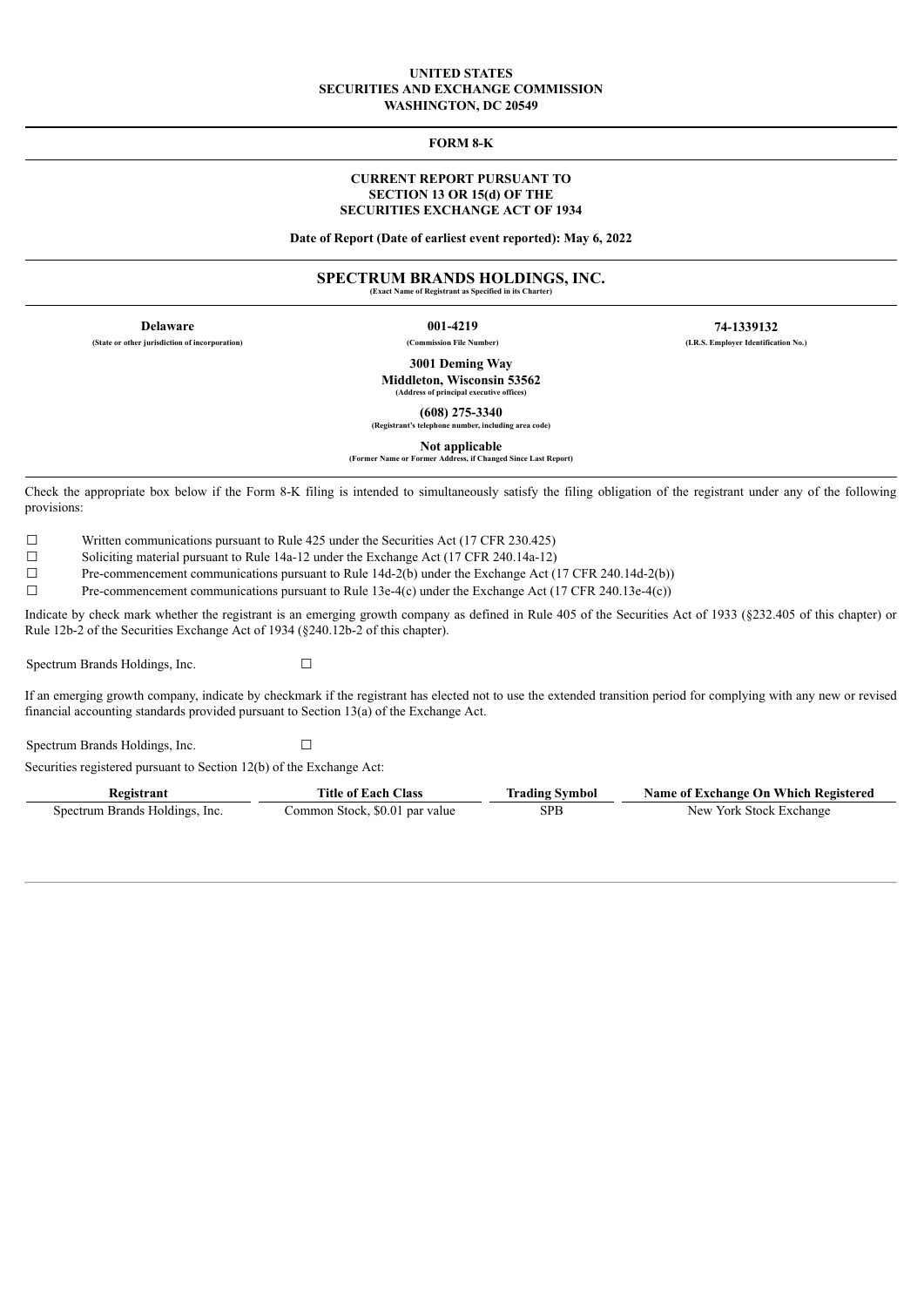### **Item 2.02 Results of Operations and Financial Condition.**

The following information, including the Exhibit 99.1 referenced in this Item 2.02 to the extent the Exhibit discusses financial results of Spectrum Brands Holdings, Inc. (the "Company" or "Spectrum Brands") for the fiscal second quarter ended April 3, 2022 is being furnished pursuant to this Item 2.02 and shall not be deemed "filed" for purposes of Section 18 of the Securities Exchange Act of 1934, as amended, nor shall it be deemed incorporated by reference in any filing under the Securities Act of 1933, as amended, except as shall be expressly set forth by specific reference in such filing.

On May 6, 2022, the Company issued a press release (the "Earnings Press Release") discussing, among other things, its financial results for its fiscal second quarter ended April 3, 2022. A copy of the Earnings Press Release is furnished as Exhibit 99.1 to this report.

#### **Forward Looking Information**

We have made, implied or incorporated by reference certain forward-looking statements in this document. All statements, other than statements of historical facts included or incorporated by reference in this document, without limitation, statements or expectations regarding our Global Productivity Improvement Program, our business strategy, future operations, financial condition, estimated revenues, projected costs, projected synergies, prospects, plans and objectives of management, information concerning expected actions of third parties are forward-looking statements. When used in this document, the words future, anticipate, pro forma, seeks, intend, plan, envision, estimate, believe, belief, expect, project, forecast, outlook, goal, target, could, would, will, can, should, may and similar expressions are also intended to identify forward-looking statements, although not all forward-looking statements contain such identifying words, although not all forward-looking statement contain such identifying words.

Since these forward-looking statements are based upon our current expectations of future events and projections and are subject to a number of risks and uncertainties, many of which are beyond our control and some of which may change rapidly, actual results or outcomes may differ materially from those expressed or implied herein, and you should not place undue reliance on these statements. Important factors that could cause our actual results to differ materially from those expressed or implied herein include, without limitation:

(1) the COVID-19 pandemic, economic, social and political conditions or civil unrest, terrorist attacks, acts of war, natural disasters, other public health concerns or unrest in international markets impacting our business, customers, employees (including our ability to retain and attract key personnel), manufacturing facilities, suppliers, capital markets, and our financial condition, and results of operations, all of which tend to aggravate the other risks and uncertainties we face; (2) the impact of a number of local, regional and global uncertainties that could negatively impact our business, including: reduced market growth rates; increased inflation rates and cost of goods; increased fuel and employee costs; higher interest rates; tighter credit markets; changes in government policies, including the imposition of tariffs or import costs; the deterioration of economic relations between countries or regions; the escalation or continuation of armed conflict, hostilities or economic sanctions between countries or regions, and continued supply chain challenges; (3) the negative effect of the armed conflict between Russia and Ukraine and its impact on the regions and surrounding regions, including our operations and those of our customers, suppliers, and other stakeholders; (4) our increased reliance on third-party partners, suppliers, and distributors to achieve our business objectives; (5) the impact of expenses resulting from the implementation of new business strategies, divestitures or current and proposed restructuring activities, including distribution center changes which are complicated and involve coordination among a number of stakeholders, including our suppliers and transportation and logistics handlers; (6) the impact of our indebtedness on our business, financial condition, and results of operations; (7) the impact of restrictions in our debt instruments on our ability to operate our business, finance our capital needs or pursue or expand business strategies; (8) any failure to comply with financial covenants and other provisions and restrictions of our debt instruments; (9) the effects of general economic conditions, including the impact of, and changes to tariffs and trade policies, inflation, recession or fears of a recession, depression or fears of a depression, labor costs, and stock market volatility or monetary or fiscal policies in the countries where we do business; (10) the impact of fluctuations in transportation and shipment costs, fuel costs, commodity prices, costs or availability of raw materials or terms and conditions available from suppliers, including suppliers' willingness to advance credit; (11) interest rate and exchange rate fluctuations; (12) the loss of, significant reduction in, or dependence upon, sales to any significant retail customer(s); (13) competitive promotional activity or spending by competitors, or price reductions by competitors; (14) the introduction of new product features or technological developments by competitors and/or the development of new competitors or competitive brands; (15) the impact of actions taken by significant stockholders; (16) changes in consumer spending preferences and demand for our products, particularly in light of the COVID-19 pandemic and economic stress; (17) our ability to develop and successfully introduce new products, protect our intellectual property and avoid infringing the intellectual property of third parties; (18) our ability to successfully identify, implement, achieve and sustain productivity improvements (including our Global Productivity Improvement Program), cost efficiencies (including at our manufacturing and distribution operations), and cost savings; (19) the seasonal nature of sales of certain of our products; (20) the effects of climate change and unusual weather activity as well as our ability to respond to future natural disasters and pandemics and to meet our environmental, social and governance goals; (21) the cost and effect of unanticipated legal, tax or regulatory proceedings or new laws or regulations (including environmental, public

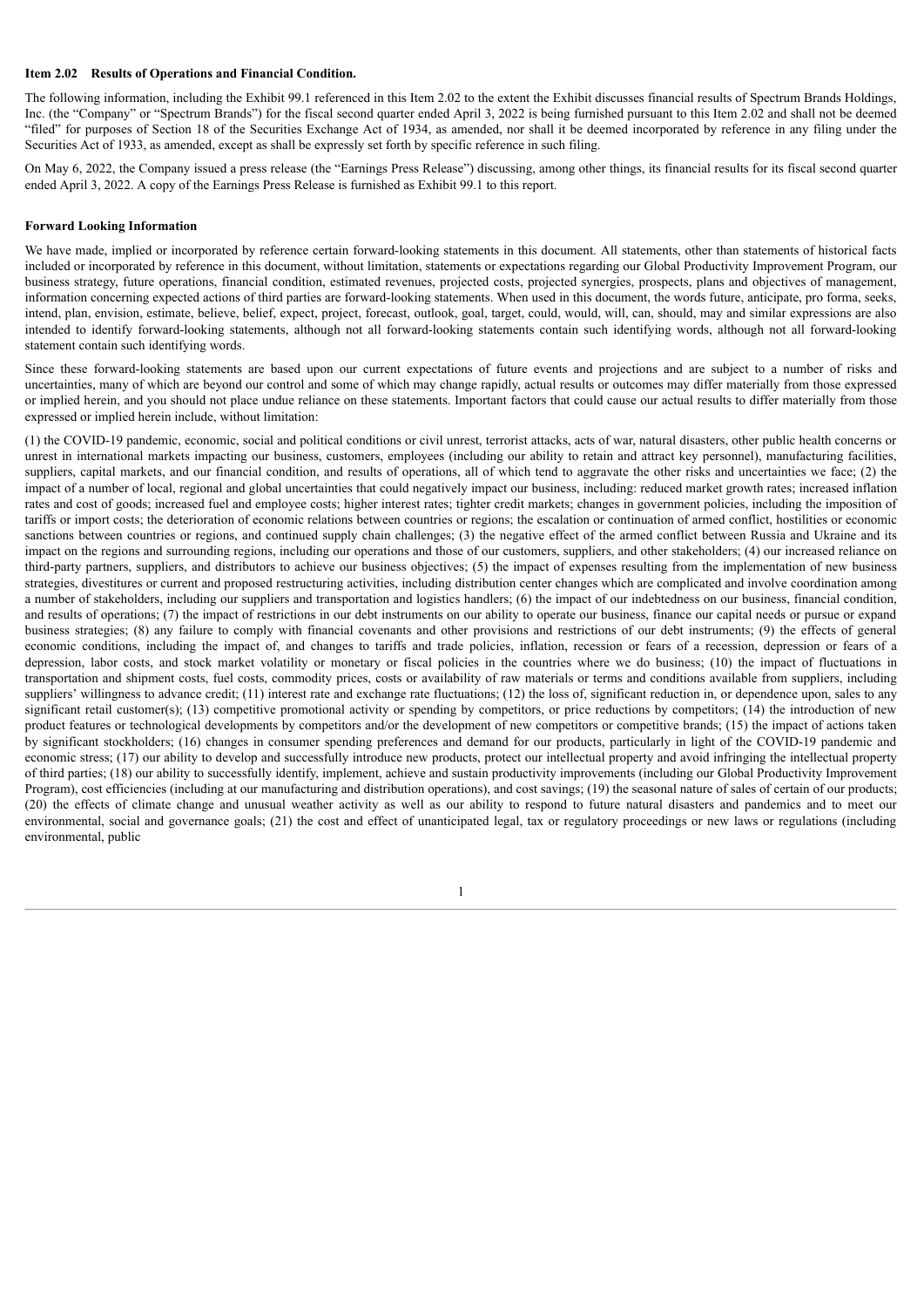health, and consumer protection regulations); (22) public perception regarding the safety of products that we manufacture and sell, including the potential for environmental liabilities, product liability claims, litigation and other claims related to products manufactured by us and third parties; (23) the impact of existing, pending or threatened litigation, government regulation or other requirements or operating standards applicable to our business; (24) the impact of cybersecurity breaches or our actual or perceived failure to protect company and personal data, including our failure to comply with new and increasingly complex global data privacy regulations; (25) changes in accounting policies applicable to our business; (26) our discretion to conduct, suspend or discontinue our share repurchase program (including our discretion to conduct purchases, if any, in a variety of manners including open-market purchases or privately negotiated transactions); (27) our ability to utilize net operating loss carry-forwards to offset tax liabilities from future taxable income; (28) our ability to consummate the announced Hardware and Home Improvement ("HHI") divestiture on the expected terms and within the anticipated time period, or at all, which is dependent on the parties' ability to satisfy certain closing conditions and our ability to realize the benefits of the transaction, including reducing the leverage of the Company, invest in the organic growth of the Company, fund any future acquisitions, return capital to shareholders, and/or maintain its quarterly dividends; (29) the risk that regulatory approvals that are required to complete the proposed HHI divestiture may not be realized, may take longer than expected or may impose adverse conditions; (30) our ability to successfully integrate the Tristar Business into the Company's Home and Personal Care business and realize the benefits of this acquisition; (31) our ability to separate the Company's Home and Personal Care business and create an independent Global Appliances business on expected terms, and within the anticipated time period, or at all, and to realize the potential benefits of such business; (32) our ability to create a pure play company composed of our Global Pet Care and Home & Garden business and to realize the expected benefits of such creation, and within anticipated time period, or at all; (33) our ability to successfully implement further acquisitions or dispositions and the impact of any such transactions on our financial performance; (34) the unanticipated loss of key members of senior management and the transition of new members of our management teams to their new roles; and (35) the impact of economic, social and political conditions or civil unrest in the U.S. and other countries.

Some of the above-mentioned factors are described in further detail in the sections entitled "Risk Factors" in our annual and quarterly reports, as applicable. You should assume the information appearing in this document is accurate only as of the date hereof, or as otherwise specified, as our business, financial condition, results of operations and prospects may have changed since such date. Except as required by applicable law, including the securities laws of the United States and the rules and regulations of the United States Securities and Exchange Commission, we undertake no obligation to publicly update or revise any forward-looking statement, whether as a result of new information, future events or otherwise, to reflect actual results or changes in factors or assumptions affecting such forwardlooking statements.

2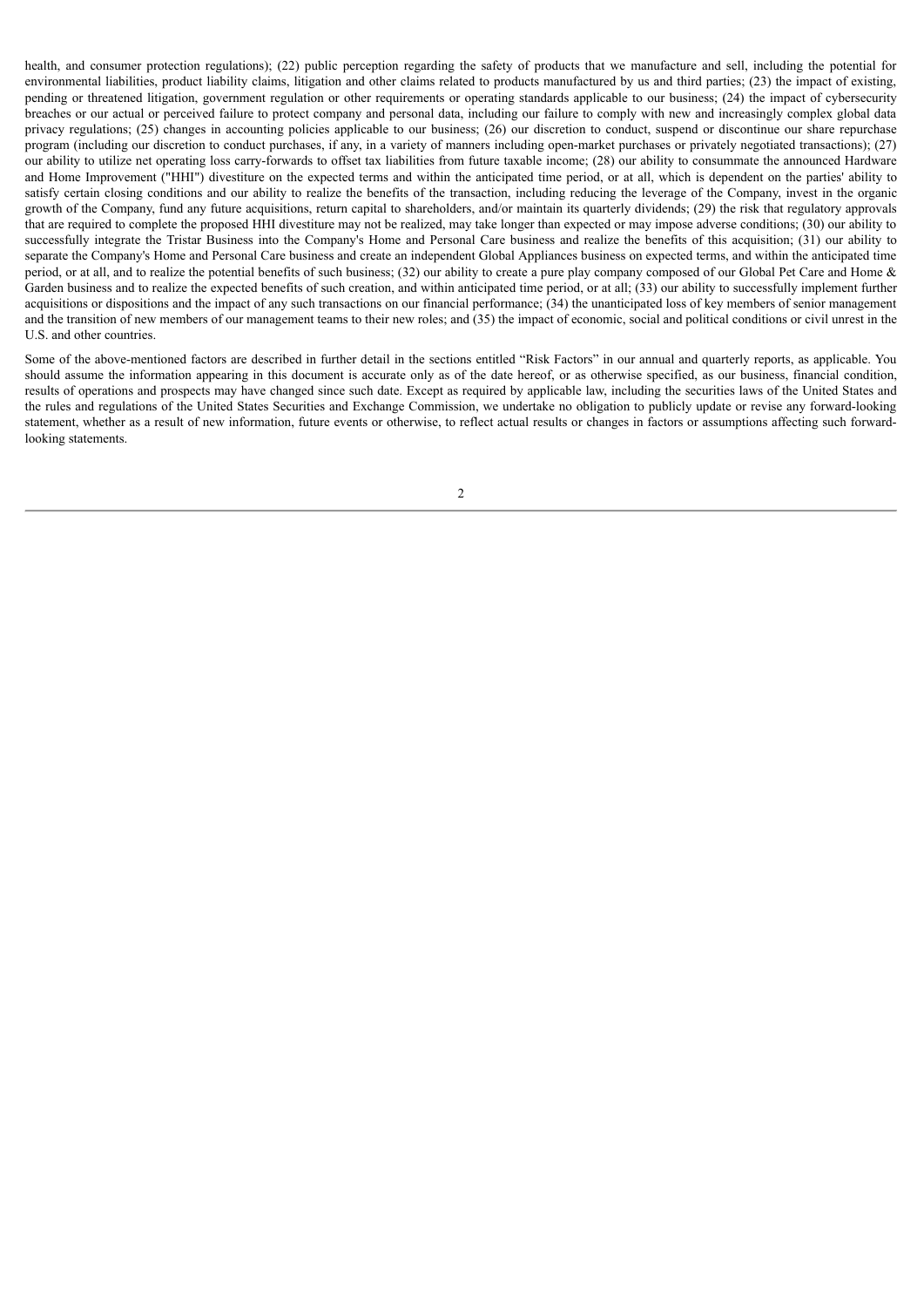## **Item 9.01 Financial Statements and Exhibits.**

- (a) Not applicable.
- (b) Not applicable.
- (c) Not applicable.
- (d) Exhibits.

The following exhibits are being filed with this Current Report on Form 8-K.

**Exhibit No. Description**

99.1 **[Earnings](#page-5-0) Press Release**, dated May 6, 2022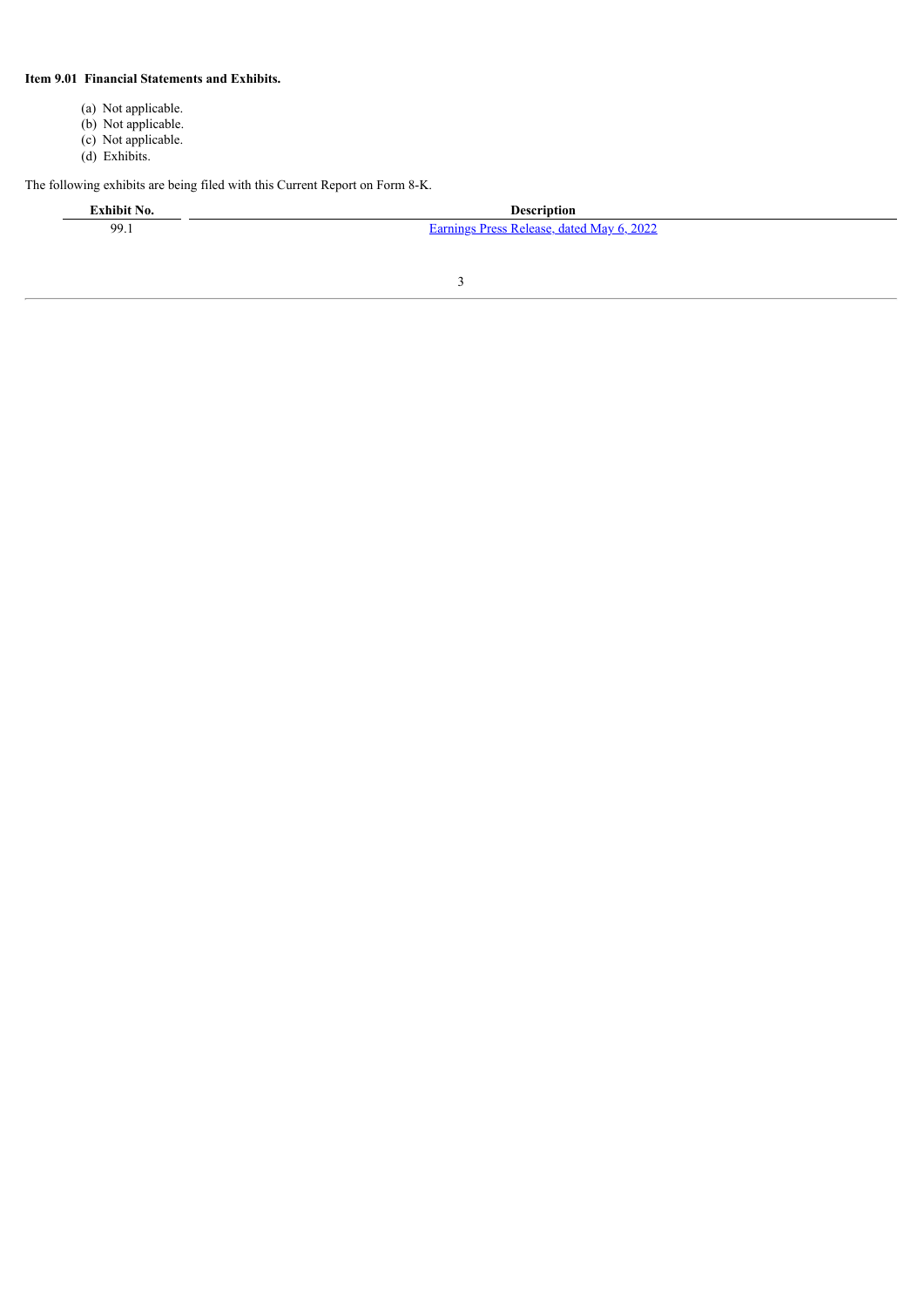## **SIGNATURES**

Pursuant to the requirements of the Securities Exchange Act of 1934, the registrant has duly caused this report to be signed on its behalf by the undersigned hereunto duly authorized.

Date: May 6, 2022

## **SPECTRUM BRANDS HOLDINGS, INC.**

By: /s/ Jeremy W. Smeltser

Name: Jeremy W. Smeltser Title: Executive Vice President and Chief Financial Officer

4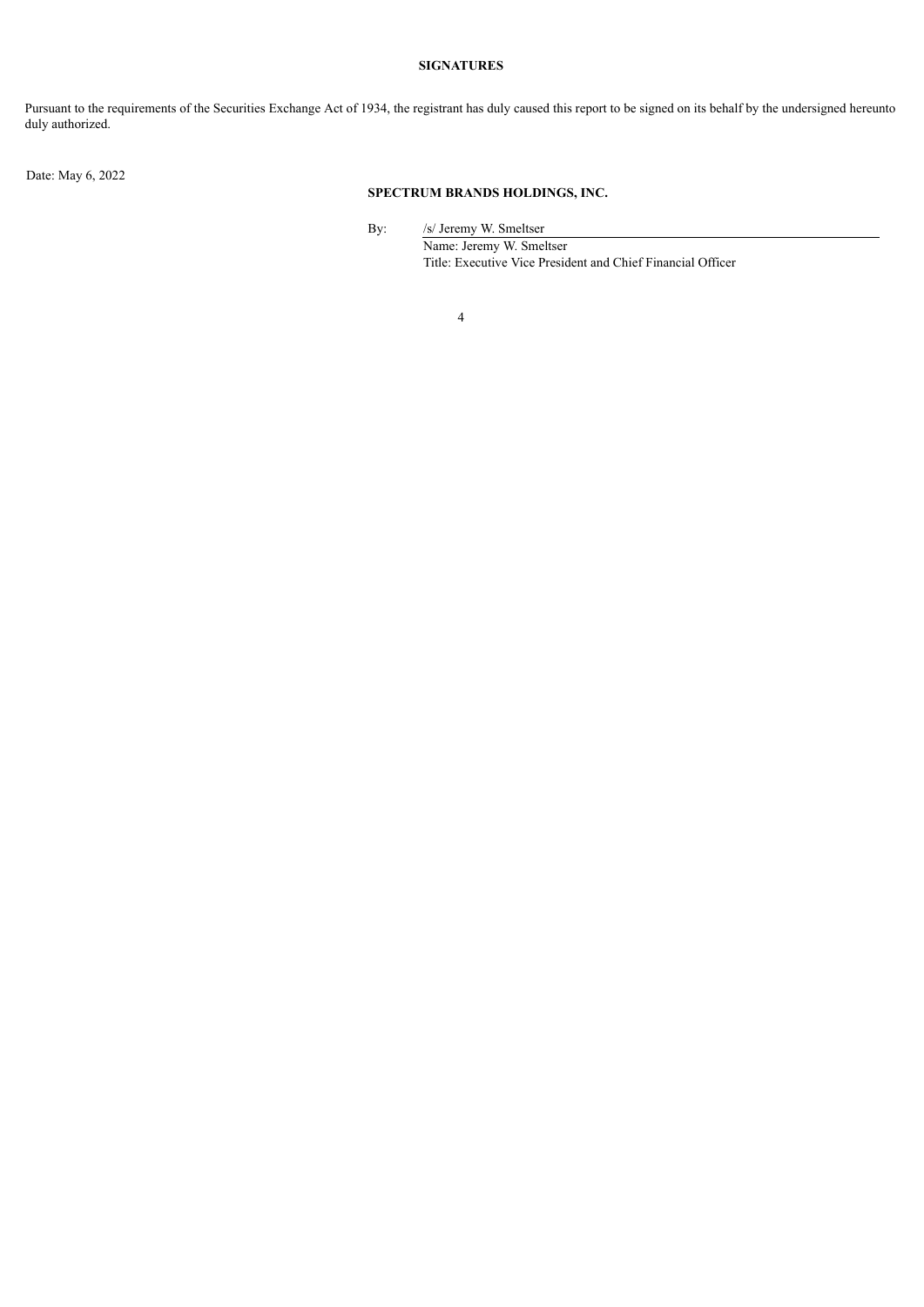<span id="page-5-0"></span>3001 Deming Way Middleton, WI 53562-1431 P.O. Box 620992 Middleton, WI 53562-0992 (608) 275-3340

**Spectrum** Bra

**For Immediate Release Investor/Media Contact:** Jeremy Smeltser 608-275-4917

## **Spectrum Brands Holdings Reports Fiscal 2022 Second Quarter Results**

- **• Net Sales Increased 6.2% and Organic Net Sales Increased 2.0%**
- **• Realized a Net Loss from Continuing Operations of \$25.1 Million and Adjusted EBITDA declined to \$79.0 Million, Attributable to Supply Chain Disruptions, Input Cost Inflation and Higher Restructuring Costs**
- **• As Anticipated, Margins Contracted Year over Year as Inflationary Costs were Higher than Related Price Increases but Also Improved Sequentially as Incremental Pricing was Realized**
- **• Most Pricing Actions Implemented to Offset the Majority of Currently Projected Inflationary Increases of \$310-\$330 Million**
- **• Updating 2022 Earnings Framework to Mid-to-High teens Net Sales Growth and Mid Single-Digit Adjusted EBITDA Growth Including the Impact of the Tristar Business Acquisition**

Middleton, WI, May 6, 2022 - Spectrum Brands Holdings, Inc. (NYSE: SPB; "Spectrum Brands" or the "Company"), a leading global branded consumer products and home essentials company focused on driving innovation and providing exceptional customer service, today reported results from continuing operations for the second quarter of fiscal 2022 ended April 3, 2022.

"Once again, we delivered top-line growth this quarter despite some continued product availability challenges. We have successfully implemented most of our pricing actions during the quarter, which resulted in gross margins improvement of 260 basis points versus our first quarter results. We expect the margins to improve sequentially for the balance of our fiscal year. On the strategic front, we continue to work towards the closing of the sale of our Hardware and Home Improvement business to ASSA ABLOY for \$4.3 billion and remain confident that the transaction will close this year. We are simultaneously working on laying the groundwork for the eventual Home and Personal Care Appliances separation from Spectrum Brands and have recently concluded our acquisition of the kitchen appliances and cookware categories of Tristar brands. These actions move us closer to our strategic vision of becoming a fast growing, high margin pure play Global Pet Care and Home & Garden company," said David Maura, Chairman and Chief Executive Officer of Spectrum Brands.

"We are also updating our earnings framework to reflect the impact of the Tristar acquisition along with some incremental headwinds from the war in Ukraine and a late start to the Home & Garden selling season due to the cold and wet spring. We are now expecting sales growth in the range of mid-to-high teens and adjusted EBITDA growth in the mid single digits," said Mr. Maura.

Page **1** / **16**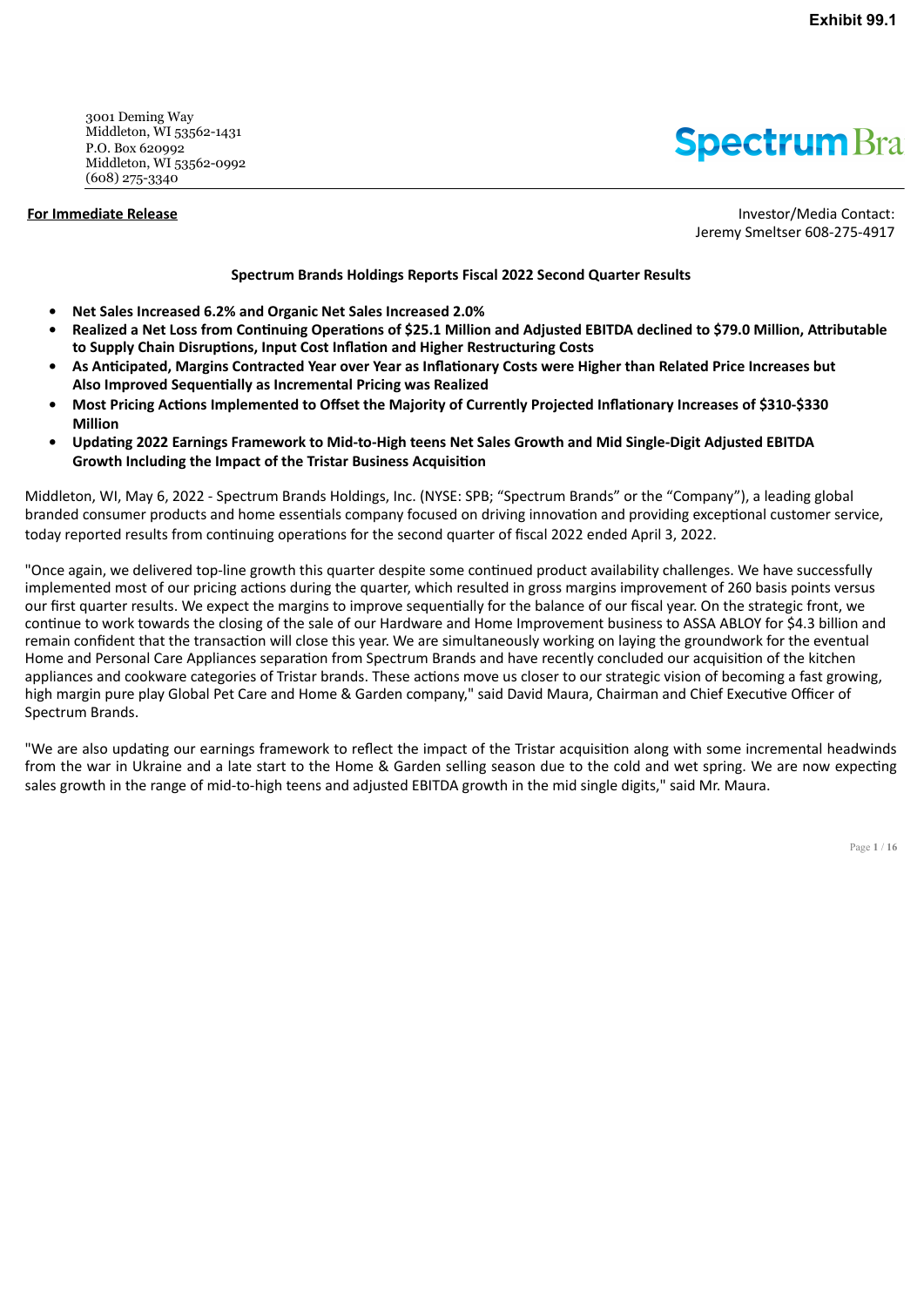## **Fiscal 2022 Second Quarter Highlights**

|                                                       |  | <b>Three Month Periods Ended</b> |  |               |    |          |            |
|-------------------------------------------------------|--|----------------------------------|--|---------------|----|----------|------------|
| (in millions, except per share and %)                 |  | April 3, 2022                    |  | April 4, 2021 |    | Variance |            |
| Net sales                                             |  | $807.8$ \$                       |  | 760.3         |    | 47.5     | 6.2 %      |
| Gross profit                                          |  | 255.6                            |  | 261.0         |    | (5.4)    | (2.1)%     |
| Operating (loss) income                               |  | (8.1)                            |  | 45.3          |    | (53.4)   | n/m        |
| Net loss from continuing operations                   |  | (25.1)                           |  | (4.6)         |    | (20.5)   | 445.7%     |
| Diluted earnings per share from continuing operations |  | $(0.61)$ \$                      |  | $(0.09)$ \$   |    | (0.52)   | 577.8%     |
| <b>Non-GAAP Operating Metrics</b>                     |  |                                  |  |               |    |          |            |
| Adjusted EBITDA from continuing operations            |  | $79.0 \quad $5$                  |  | 107.5         | -S | (28.5)   | $(26.5)\%$ |
| Adjusted EPS from continuing operations               |  | $0.41 \quad$ \$                  |  | 0.87          |    | (0.46)   | $(52.9)$ % |
| $\blacksquare$                                        |  |                                  |  |               |    |          |            |

n/m = not meaningful

Net sales increased 6.2%. Excluding the impact of \$17.0 million of unfavorable foreign exchange rates and acquisition sales of \$49.1 million, organic net sales increased 2.0% from pricing actions related to increasing freight and input cost inflation despite difficult comparisons to prior year stimulus spending and reopening trends.

- Gross profit margin declined 270 basis points from a year ago due to accelerated freight and input costs pacing ahead of pricing adjustments, partially offset by improved productivity.
- Operating income decreased due to the gross profit margin decline further pressured by higher distribution costs, as well as continued investment in marketing and new product innovation, restructuring initiatives and strategic transactions.
- Net income and diluted earnings per share declines were primarily driven by decreases in operating income offset by lower interest expense.
- Adjusted EBITDA decreased 26.5% and adjusted EBITDA margin decreased 430 basis points attributable to the decrease in operating income.
- Adjusted diluted EPS decreased to \$0.41 per share due to lower operating income.

## **Fiscal 2022 Second Quarter Segment Level Data**

## **Home & Personal Care (HPC)**

|                                       | <b>Three Month Periods Ended</b> |               |       |  |             |            |  |
|---------------------------------------|----------------------------------|---------------|-------|--|-------------|------------|--|
| (in millions, except %)               | April 3, 2022                    | April 4, 2021 |       |  | Variance    |            |  |
| <b>Net Sales</b>                      | 316.1                            |               | 297.9 |  | 18.2        | 6.1%       |  |
| Operating (Loss) Income               | (19.8)                           |               | 11.5  |  | (31.3)      | n/m        |  |
| <b>Operating (Loss) Income Margin</b> | (6.3 %)                          |               | 3.9%  |  | $n/m$ bps   |            |  |
| <b>Adjusted EBITDA</b>                | 10.6                             |               | 25.4  |  | (14.8)      | $(58.3)$ % |  |
| <b>Adjusted EBITDA Margin</b>         | 3.4%                             |               | 8.5%  |  | $(510)$ bps |            |  |

Reported net sales growth driven by the acquisition of home appliances and cookware business from Tristar Products, Inc. (the "Tristar Business"). Excluding acquisition sales from the Tristar Business of \$35.8 million and unfavorable foreign exchange impacts of \$11.4 million, organic net sales declined 2.1%. Continued momentum resulting in double digit growth in garment care was more than offset by declines in small kitchen appliances and personal care appliances categories.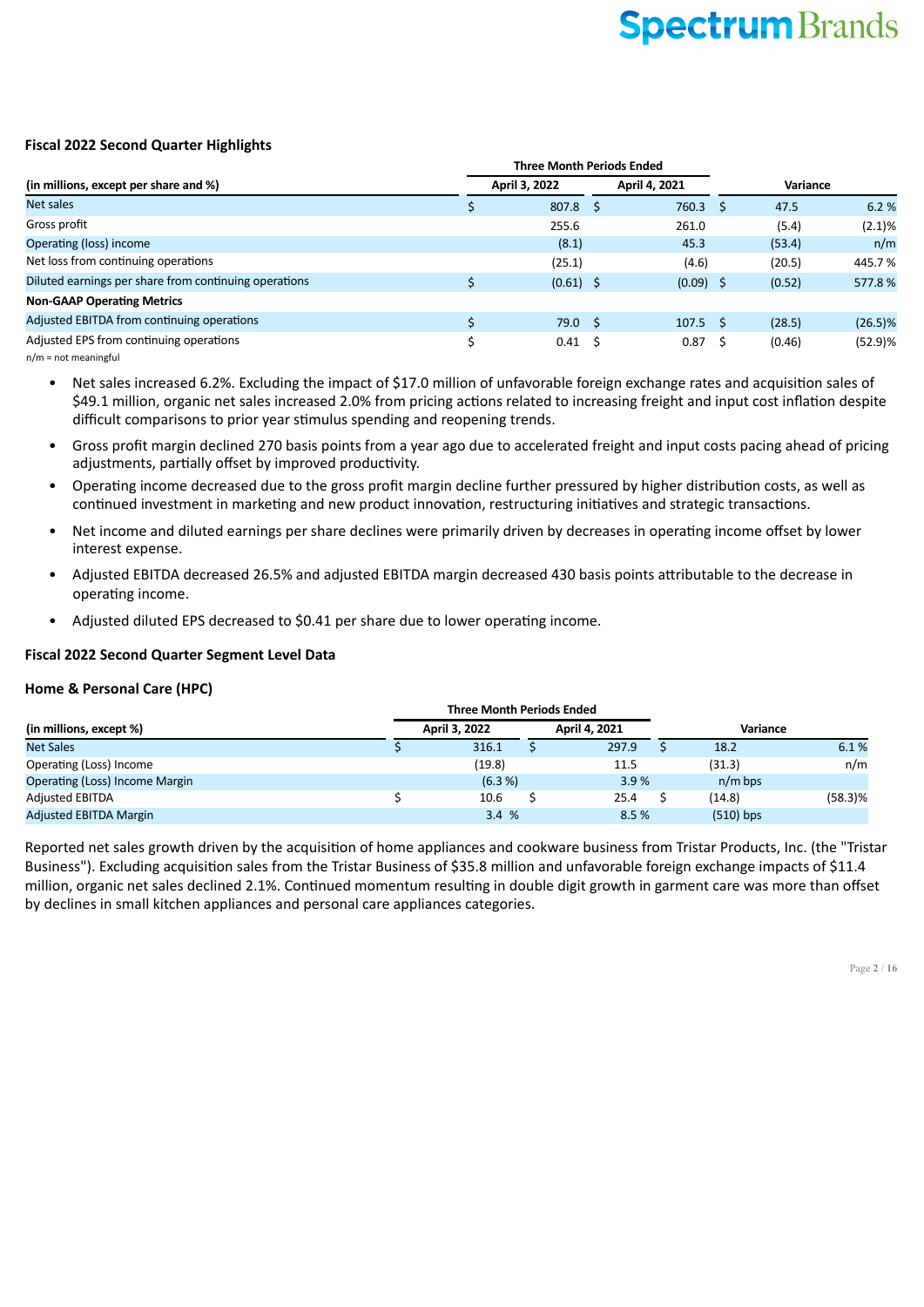Lower operating income, adjusted EBITDA, and margins were driven by accelerated freight and input cost inflation ahead of incremental pricing actions partially offset by productivity improvements with incremental transaction related costs further impacting operating income.

## **Global Pet Care (GPC)**

|                                |  | <b>Three Month Periods Ended</b> |  |               |             |            |
|--------------------------------|--|----------------------------------|--|---------------|-------------|------------|
| (in millions, except %)        |  | April 3, 2022                    |  | April 4, 2021 | Variance    |            |
| <b>Net Sales</b>               |  | 295.1                            |  | 293.6         | 1.5         | 0.5%       |
| Operating Income               |  | 19.9                             |  | 39.8          | (19.9)      | $(50.0)$ % |
| <b>Operating Income Margin</b> |  | 6.7%                             |  | 13.6 %        | $(690)$ bps |            |
| <b>Adjusted EBITDA</b>         |  | 40.6                             |  | 55.6          | (15.0)      | $(27.0)\%$ |
| <b>Adjusted EBITDA Margin</b>  |  | 13.8%                            |  | 18.9%         | $(510)$ bps |            |

The increase in net sales was driven by strong growth in companion animals offset by softness in aquatics, as compared to higher than usual category sales last year due to US stimulus spending. The overall sales were helped by positive pricing but tempered by product availability delays. Excluding unfavorable foreign exchange impacts of \$5.6 million, organic net sales increased 2.4%.

Lower operating income, adjusted EBITDA, and margins were driven by increased freight and input cost inflation ahead of timing of incremental pricing actions, in addition to continued marketing and new product initiatives partially offset by productivity improvements. All planned pricing is now accepted and will be fully implemented by the middle of the third quarter.

## **Home & Garden (H&G)**

|                                | <b>Three Month Periods Ended</b> |               |             |        |
|--------------------------------|----------------------------------|---------------|-------------|--------|
| (in millions, except %)        | April 3, 2022                    | April 4, 2021 | Variance    |        |
| <b>Net Sales</b>               | 196.6                            | 168.8         | 27.8        | 16.5 % |
| Operating Income               | 30.4                             | 29.9          | 0.5         | 1.7 %  |
| <b>Operating Income Margin</b> | 15.5 %                           | 17.7 %        | $(220)$ bps |        |
| <b>Adjusted EBITDA</b>         | 37.7                             | 34.8          | 2.9         | 8.3 %  |
| <b>Adjusted EBITDA Margin</b>  | 19.2 %                           | 20.6 %        | $(140)$ bps |        |

n/m = not meaningful

Net sales growth was driven by the impact of price increases and Rejuvenate acquisition sales of \$13.3 million. Excluding the impact of acquisition sales, organic net sales increased 8.6%. Organic sales were adversely impacted by unfavorable spring weather across key markets which reduced category POS during the quarter. Retailers also paused retail inventory build due to the wet and cold spring which delayed shipments to these customers.

Operating income and adjusted EBITDA increases were driven by price, with decreased margins attributable to higher freight and input cost inflation outpacing price increases and continued marketing and product development investments. The second half margins are expected to be significantly better as pricing has now caught up with inflation at the end of the second quarter.

## **Conference Call/Webcast Scheduled for 9:00 A.M. Eastern Time Today**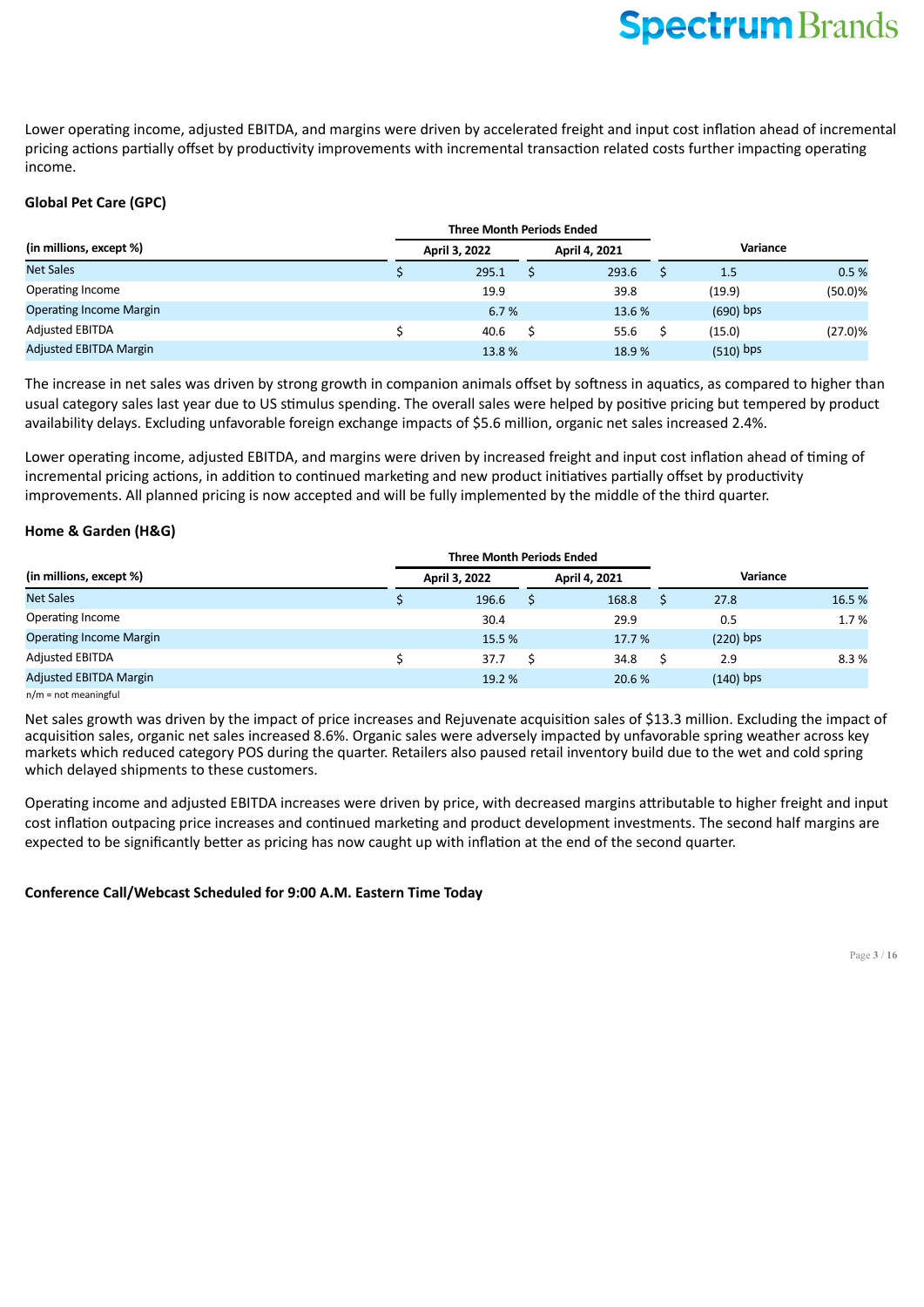Spectrum Brands will host an earnings conference call and webcast at 9:00 a.m. Eastern Time today, May 6, 2022. To access the live conference call, U.S. participants may call 877-604-7329 and international participants may call 602-563-8688. The conference ID number is 7792418. A live webcast and related presentation slides will be available by visiting the Event Calendar page in the Investor Relations section of Spectrum Brands' website at www.spectrumbrands.com.

A replay of the live webcast also will be accessible through the Event Calendar page in the Investor Relations section of the Company's website. A telephone replay of the conference call will be available through Friday, May 20. To access this replay, participants may call 855-859-2056 and use the same conference ID number.

## **Liquidity and Debt**

As of the end of the quarter, the Company had a cash balance of \$194 million and approximately \$3,289 million of debt outstanding, consisting of approximately \$2,020 million of senior unsecured notes, \$1,171 million of term loans and revolver draws and approximately \$98 million of capital leases and other obligations.

Proforma net leverage at the end of the second quarter was 5.2 times, compared to 4.7 times at the end of the previous quarter, as the trailing twelve month EBITDA declined and the company increased its outstanding balance on its Revolver Facility by \$310 million to support the Tristar Business acquisition.

## **Fiscal 2022 Earnings Framework**

Spectrum Brands is updating its Earnings Framework to include the impact of the war in Ukraine, the impact of unfavorable early season weather on H&G sales and the impact of the Tristar Business acquisition. Reported net sales growth is now expected to be in the mid-to-high teens in Fiscal 2022, with foreign exchange expected to have a negative impact based upon current rates.

The Company expects Fiscal 2022 adjusted EBITDA to increase in the mid single digits. The Company continues to expect \$310-\$330 million of additional inflation during Fiscal 2022 and intends to offset most of the high inflation through pricing actions.

From a capital structure perspective, the Company is reiterating a long-term net leverage target ratio of 2.0 - 2.5 times after full deployment of HHI proceeds.

## *About Spectrum Brands Holdings, Inc.*

*Spectrum Brands Holdings is a home-essentials company with a mission to make living better at home. We focus on delivering innovative products and solutions to consumers for use in and around the home through our trusted brands. We are a leading supplier of specialty pet supplies, lawn and garden and home pest control products, personal insect repellents, shaving and grooming products, personal care products, and small household appliances. Helping to meet the needs of consumers worldwide, Spectrum Brands offers a broad portfolio of market-leading, well-known and widely trusted brands including Tetra®, DreamBone®, SmartBones®, Nature's Miracle®, 8-in-1®, FURminator®, Healthy-Hide®, Good Boy®, Meowee!®, OmegaOne®, Spectracide®, Cutter®, Repel®, Hot Shot®, Rejuvenate®, Black Flag®, Liquid Fence®, Remington®, George Foreman®, Russell Hobbs®, Black+Decker®, PowerXL®, Emeril Legasse®, and*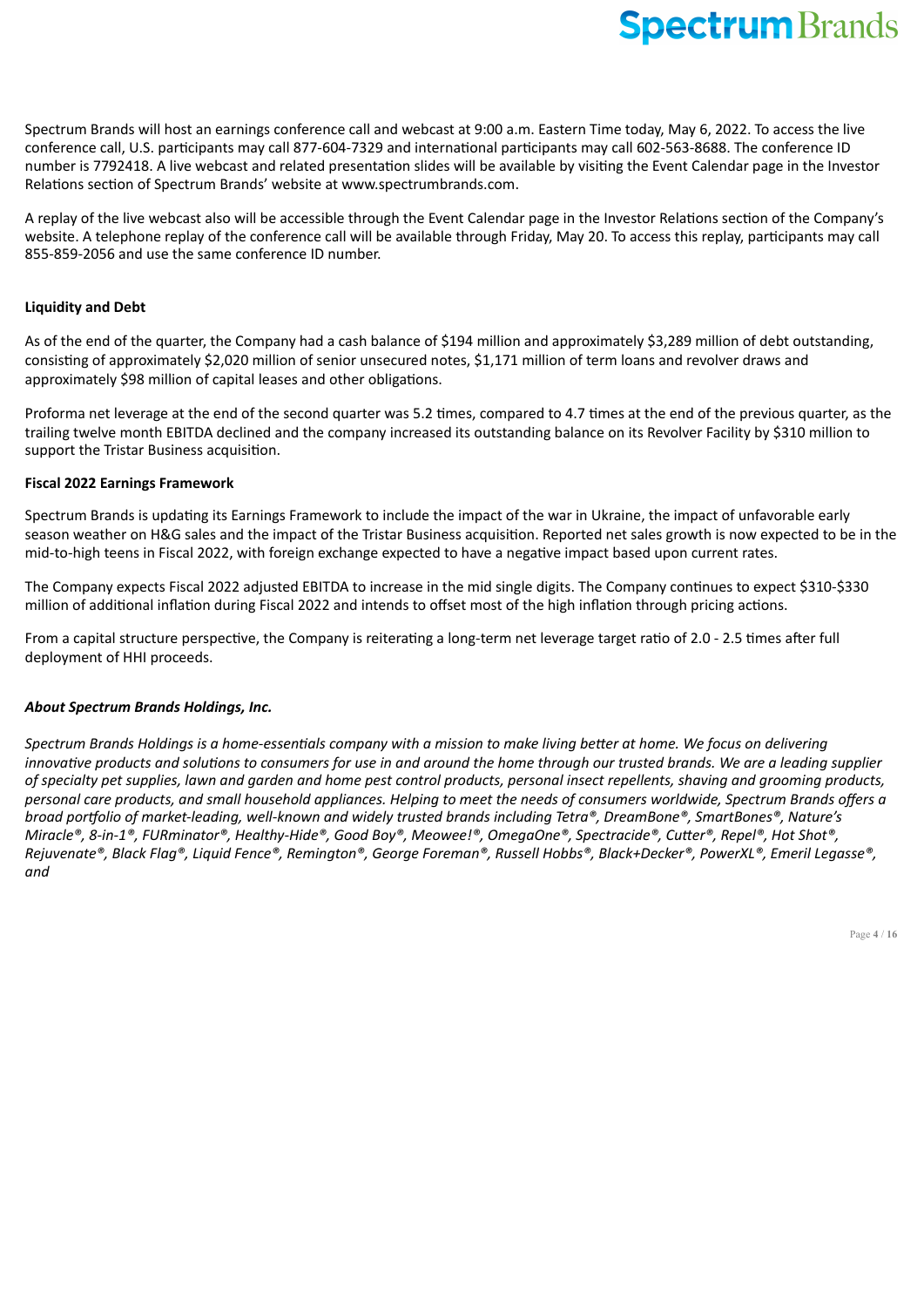*Copper Chef®. For more information, please visit www.spectrumbrands.com. Spectrum Brands – A Home Essentials Company™*

## *Non-GAAP Measurements*

*Management believes that certain non-GAAP financial measures may be useful in providing additional meaningful comparisons between current results and results in prior periods. Management believes that organic net sales provide for a more complete understanding of underlying business trends of regional and segment performance by excluding the impact of currency exchange rate fluctuations and the impact of acquisitions. In addition, within this release, including the supplemental information attached hereto, reference is made to adjusted diluted EPS, adjusted earnings before interest, taxes, depreciation and amortization (EBITDA), and adjusted EBITDA margin. Adjusted EBITDA is a metric used by management to evaluate segment performance and frequently used by the financial community which provides insight into an organization's operating trends and facilitates comparisons between peer companies, since interest, taxes, depreciation and amortization can differ greatly between organizations as a result of differing capital structures and tax strategies. Adjusted EBITDA also is one of the measures used for determining compliance with the Company's debt covenants. Adjusted EBITDA excludes certain items that are unusual in nature or not comparable from period to period. Adjusted EBITDA margin reflects adjusted EBITDA as a percentage of net sales of the Company. The Company's management uses adjusted diluted EPS as one means of analyzing the Company's current and future financial performance and identifying trends in its financial condition and results of operations. Management believes that adjusted diluted EPS is a useful measure for providing further insight into our operating performance because it eliminates the effects of certain items that are not comparable from one period to the next. An income tax adjustment is included in adjusted diluted EPS to exclude the impact of the valuation allowance against deferred taxes and other taxrelated items in order to reflect a normalized ongoing effective tax rate. The Company provides this information to investors to assist in comparisons of past, present and future operating results and to assist in highlighting the results of on-going operations. While the Company's management believes that non-GAAP measurements are useful supplemental information, such adjusted results are not intended to replace the Company's GAAP financial results and should be read in conjunction with those GAAP results. Other Supplemental Information has been provided to demonstrate reconciliation of non-GAAP measurements discussed above to most relevant GAAP financial measurements.*

## *Forward-Looking Statements*

*We have made, implied or incorporated by reference certain forward-looking statements in this document. All statements, other than statements of historical facts included or incorporated by reference in this document, without limitation, statements or expectations regarding our Global Productivity Improvement Program, our business strategy, future operations, financial condition, estimated revenues, projected costs, projected synergies, prospects, plans and objectives of management, information concerning expected actions of third parties are forward-looking statements. When used in this document, the words future, anticipate, pro forma, seeks, intend, plan, envision, estimate, believe, belief, expect, project, forecast, outlook, goal, target, could, would, will, can, should, may and similar expressions are also intended to identify forward-looking statements, although not all forward-looking statements contain such identifying words, although not all forward-looking statement contain such identifying words.*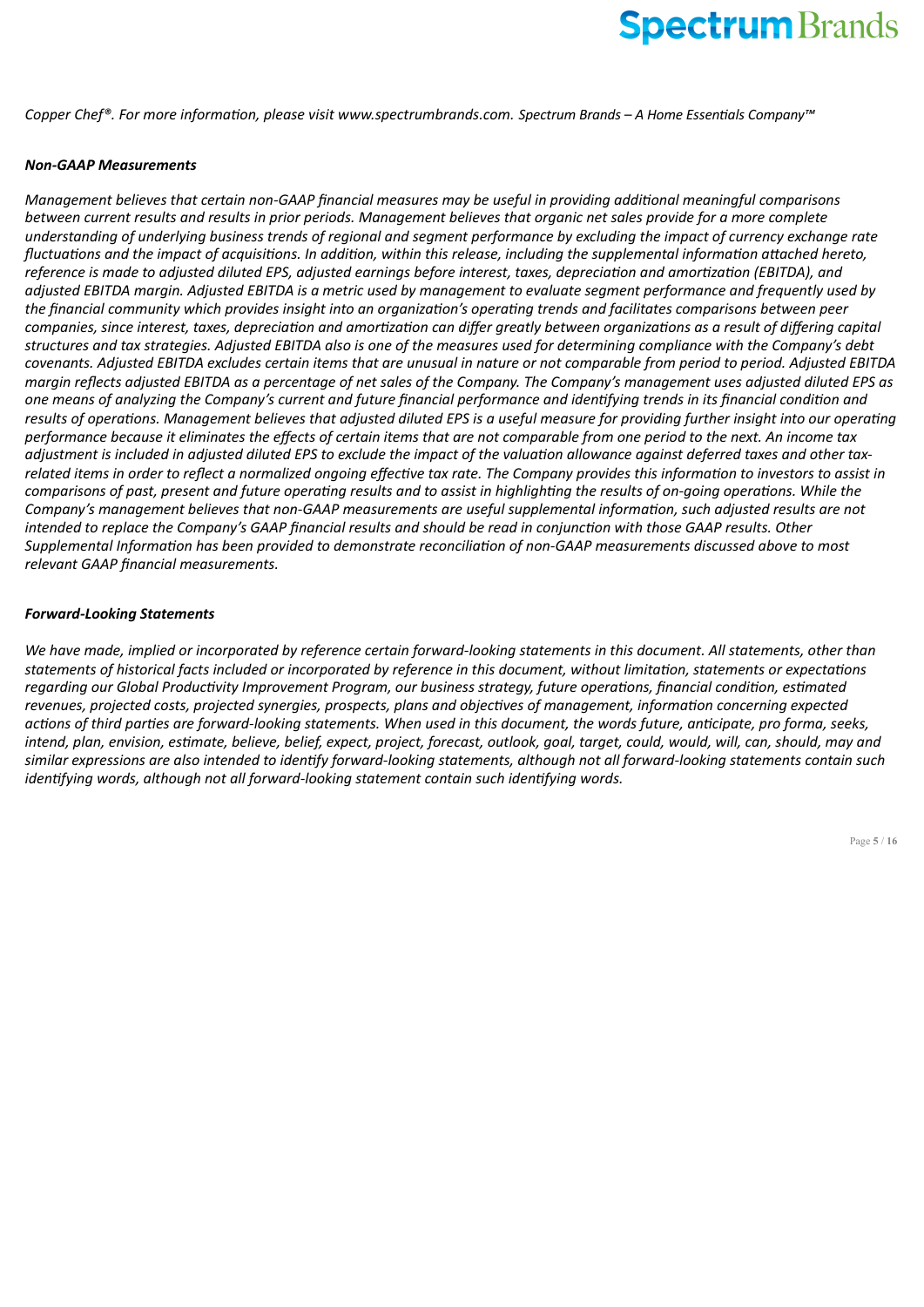*Since these forward-looking statements are based upon our current expectations of future events and projections and are subject to a number of risks and uncertainties, many of which are beyond our control and some of which may change rapidly, actual results or outcomes may differ materially from those expressed or implied herein, and you should not place undue reliance on these statements. Important factors that could cause our actual results to differ materially from those expressed or implied herein include, without limitation:*

*(1) the COVID-19 pandemic, economic, social and political conditions or civil unrest, terrorist attacks, acts of war, natural disasters, other public health concerns or unrest in international markets impacting our business, customers, employees (including our ability to retain and attract key personnel), manufacturing facilities, suppliers, capital markets, and our financial condition, and results of operations, all of which tend to aggravate the other risks and uncertainties we face; (2) the impact of a number of local, regional and global uncertainties that could negatively impact our business, including: reduced market growth rates; increased inflation rates and cost of goods; increased fuel and employee costs; higher interest rates; tighter credit markets; changes in government policies, including the imposition of tariffs or import costs; the deterioration of economic relations between countries or regions; the escalation or continuation of armed conflict, hostilities or economic sanctions between countries or regions, and continued supply chain challenges; (3) the negative effect of the armed conflict between Russia and Ukraine and its impact on those regions and surrounding regions, including on our operations and on those of our customers, suppliers, and other stakeholders; (4) our increased reliance on third-party partners, suppliers, and distributors to achieve our business objectives; (5) the impact of expenses resulting from the implementation of new business strategies, divestitures or current and proposed restructuring activities, including distribution center changes which are complicated and involve coordination among a number of stakeholders, including our suppliers and transportation and logistics handlers; (6) the impact of our indebtedness on our business, financial condition, and results of operations; (7) the impact of restrictions in our debt instruments on our ability to operate our business, finance our capital needs or pursue or expand business strategies; (8) any failure to comply with financial covenants and other provisions and restrictions of our debt instruments; (9) the effects of general economic conditions, including the impact of, and changes to tariffs and trade policies, inflation, recession or fears of a recession, depression or fears of a depression, labor costs, and stock market volatility or monetary or fiscal policies in the countries where we do business; (10) the impact of fluctuations in transportation and shipment costs, fuel costs, commodity prices, costs or availability of raw materials or terms and conditions available from suppliers, including suppliers' willingness to advance credit; (11) interest rate and exchange rate fluctuations; (12) the loss of, significant reduction in, or dependence upon, sales to any significant retail customer(s); (13) competitive promotional activity or spending by competitors, or price reductions by competitors; (14) the introduction of new product features or technological developments by competitors and/or the development of new competitors or competitive brands; (15) the impact of actions taken by significant stockholders; (16) changes in consumer spending preferences and demand for our products, particularly in light of the COVID-19 pandemic and economic stress; (17) our ability to develop and successfully introduce new products, protect our intellectual property and avoid infringing the intellectual property of third parties; (18) our ability to successfully identify, implement, achieve and sustain productivity improvements (including our Global Productivity Improvement Program), cost efficiencies (including at our manufacturing and distribution operations), and cost savings; (19) the seasonal nature of sales of certain of our products; (20) the effects of climate change and unusual weather activity as well as our ability to respond to future natural disasters and pandemics and to meet our environmental, social and governance goals; (21) the cost and effect of unanticipated legal, tax or regulatory proceedings or new laws or regulations (including environmental, public health, and consumer protection regulations); (22) public perception regarding the safety of products that we manufacture and sell, including the potential for environmental liabilities,*

Page **6** / **16**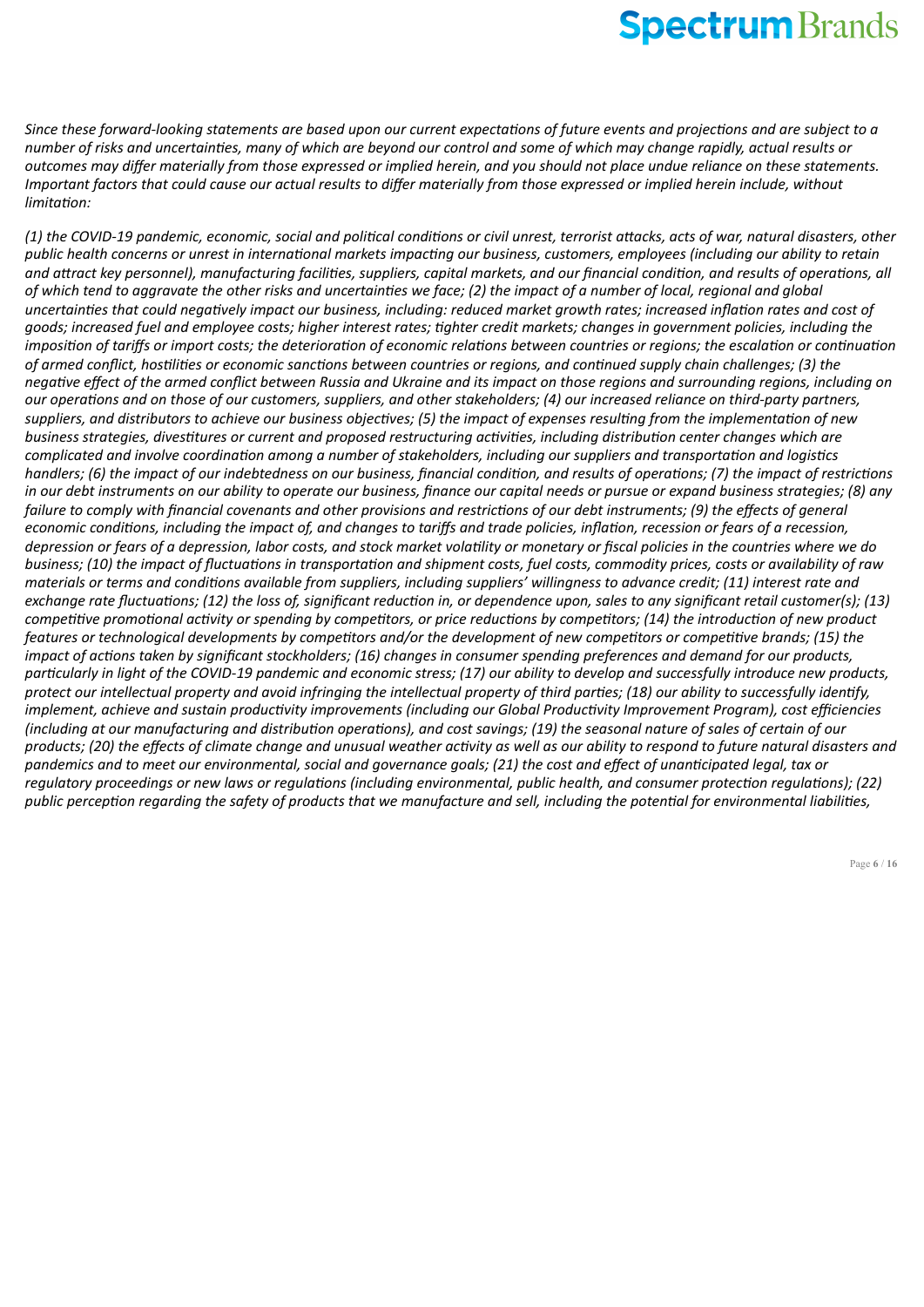*product liability claims, litigation and other claims related to products manufactured by us and third parties; (23) the impact of existing, pending or threatened litigation, government regulation or other requirements or operating standards applicable to our business; (24) the impact of cybersecurity breaches or our actual or perceived failure to protect company and personal data, including our failure to comply with new and increasingly complex global data privacy regulations; (25) changes in accounting policies applicable to our business; (26) our discretion to conduct, suspend or discontinue our share repurchase program (including our discretion to conduct purchases, if any, in a variety of manners including open-market purchases or privately negotiated transactions); (27) our ability to utilize net operating loss carry-forwards to offset tax liabilities from future taxable income; (28) our ability to consummate the announced Hardware and Home Improvement ("HHI") divestiture on the expected terms and within the anticipated time period, or at all, which is dependent on the parties' ability to satisfy certain closing conditions and our ability to realize the benefits of the transaction, including reducing the leverage of the Company, invest in the organic growth of the Company, fund any future acquisitions, return capital to shareholders, and/or maintain its quarterly dividends; (29) the risk that regulatory approvals that are required to complete the proposed HHI divestiture may not be realized, may take longer than expected or may impose adverse conditions; (30) our ability to successfully integrate the Tristar Business into the Company's Home and Personal Care business and realize the benefits of this acquisition; (31) our ability to separate the Company's Home and Personal Care business and create an independent Global Appliances business on expected terms, and within the anticipated time period, or at all, and to realize the potential benefits of such business; (32) our ability to create a pure play company composed of our Global Pet Care and Home & Garden business and to realize the expected benefits of such creation, and within anticipated time period, or at all; (33) our ability to successfully implement further acquisitions or dispositions and the impact of any such transactions on our financial performance; (34) the unanticipated loss of key members of senior management and the transition of new members of our management teams to their new roles; and (35) the impact of economic, social and political conditions or civil unrest in the U.S. and other countries.*

*Some of the above-mentioned factors are described in further detail in the sections entitled "Risk Factors" in our annual and quarterly reports, as applicable. You should assume the information appearing in this document is accurate only as of the date hereof, or as otherwise specified, as our business, financial condition, results of operations and prospects may have changed since such date. Except as required by applicable law, including the securities laws of the United States and the rules and regulations of the United States Securities and Exchange Commission, we undertake no obligation to publicly update or revise any forward-looking statement, whether as a result of new information, future events or otherwise, to reflect actual results or changes in factors or assumptions affecting such forward-looking statement*s.

# # #

Page **7** / **16**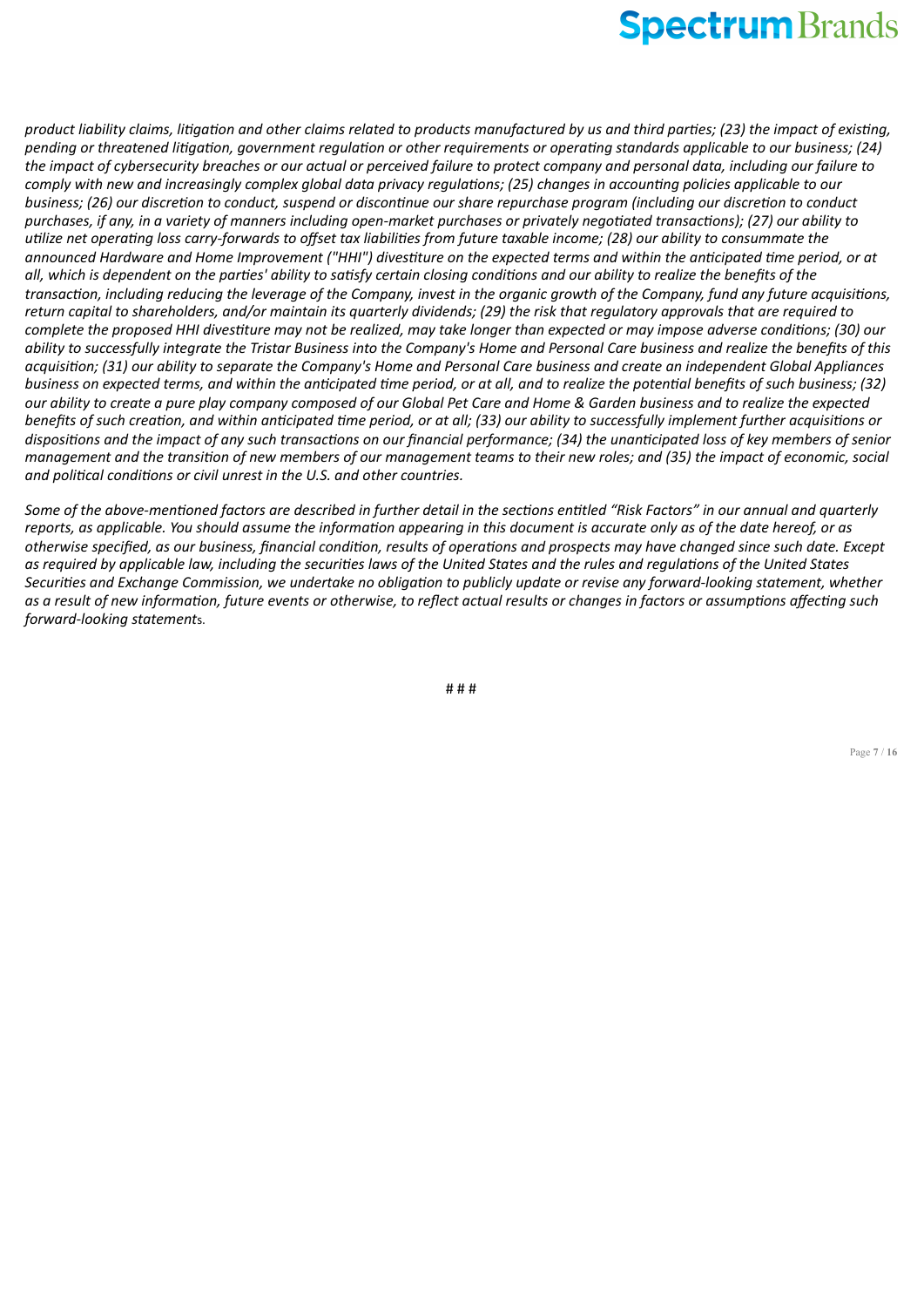#### **SPECTRUM BRANDS HOLDINGS, INC. CONDENSED CONSOLIDATED STATEMENTS OF INCOME (Unaudited)**

|                                                                                         | <b>Three Month Periods Ended</b> |                         | <b>Six Month Periods Ended</b> |                         |                          |                     |               |
|-----------------------------------------------------------------------------------------|----------------------------------|-------------------------|--------------------------------|-------------------------|--------------------------|---------------------|---------------|
| (in millions, except per share amounts)                                                 | April 3, 2022                    |                         | April 4, 2021                  | April 3, 2022           |                          |                     | April 4, 2021 |
| <b>Net Sales</b>                                                                        | \$<br>807.8                      | $\mathsf{S}$            | 760.3                          | $\mathsf{S}$            | 1,565.0                  | $\mathsf{\hat{S}}$  | 1,496.5       |
| Cost of goods sold                                                                      | 551.0                            |                         | 498.0                          |                         | 1,088.6                  |                     | 981.3         |
| Restructuring and related charges                                                       | 1.2                              |                         | 1.3                            |                         | 1.5                      |                     | 1.4           |
| Gross profit                                                                            | 255.6                            |                         | 261.0                          |                         | 474.9                    |                     | 513.8         |
| Selling                                                                                 | 144.1                            |                         | 121.9                          |                         | 280.1                    |                     | 236.6         |
| General and administrative                                                              | 76.0                             |                         | 74.8                           |                         | 143.6                    |                     | 152.5         |
| Research and development                                                                | 8.2                              |                         | 7.8                            |                         | 15.8                     |                     | 14.4          |
| Restructuring and related charges                                                       | 15.2                             |                         | 3.0                            |                         | 32.3                     |                     | 11.9          |
| Transaction related charges                                                             | 20.2                             |                         | 8.2                            |                         | 35.1                     |                     | 27.2          |
| Total operating expenses                                                                | 263.7                            |                         | 215.7                          |                         | 506.9                    |                     | 442.6         |
| Operating (loss) income                                                                 | (8.1)                            |                         | 45.3                           |                         | (32.0)                   |                     | 71.2          |
| Interest expense                                                                        | 24.7                             |                         | 52.8                           |                         | 46.4                     |                     | 76.0          |
| Other non-operating income, net                                                         | (0.9)                            |                         | (2.2)                          |                         | (0.3)                    |                     | (11.1)        |
| (Loss) income from continuing operations before income taxes                            | (31.9)                           |                         | (5.3)                          |                         | (78.1)                   |                     | 6.3           |
| Income tax benefit                                                                      | (6.8)                            |                         | (0.7)                          |                         | (22.8)                   |                     | (4.8)         |
| Net (loss) income from continuing operations                                            | (25.1)                           |                         | (4.6)                          |                         | (55.3)                   |                     | 11.1          |
| Income from discontinued operations, net of tax                                         | 41.1                             |                         | 40.3                           |                         | 79.9                     |                     | 97.5          |
| Net income                                                                              | 16.0                             |                         | 35.7                           |                         | 24.6                     |                     | 108.6         |
| Net (loss) income from continuing operations attributable to non-controlling interest   | $\qquad \qquad -$                |                         | (0.9)                          |                         | $\overline{\phantom{0}}$ |                     | 0.1           |
| Net income (loss) from discontinued operations attributable to non-controlling interest | 0.1                              |                         | -                              |                         | 0.5                      |                     | (0.2)         |
| Net income attributable to controlling interest                                         | \$<br>15.9                       | $\mathsf{\hat{S}}$      | 36.6                           | $\mathsf{\hat{S}}$      | 24.1                     | -\$                 | 108.7         |
| Amounts attributable to controlling interest                                            |                                  |                         |                                |                         |                          |                     |               |
| Net (loss) income from continuing operations attributable to controlling interest       | \$<br>$(25.1)$ \$                |                         | $(3.7)$ \$                     |                         | $(55.3)$ \$              |                     | 11.0          |
| Net income from discontinued operations attributable to controlling interest            | 41.0                             |                         | 40.3                           |                         | 79.4                     |                     | 97.7          |
| Net income attributable to controlling interest                                         | \$<br>15.9                       | $\ddot{\mathsf{S}}$     | 36.6                           | $\ddot{\mathsf{S}}$     | 24.1                     | $\ddot{\mathsf{S}}$ | 108.7         |
| <b>Earnings Per Share</b>                                                               |                                  |                         |                                |                         |                          |                     |               |
| Basic earnings per share from continuing operations                                     | \$<br>$(0.61)$ \$                |                         | $(0.09)$ \$                    |                         | $(1.35)$ \$              |                     | 0.26          |
| Basic earnings per share from discontinued operations                                   | 1.00                             |                         | 0.95                           |                         | 1.94                     |                     | 2.28          |
| Basic earnings per share                                                                | \$<br>0.39                       | $\mathsf{\hat{S}}$      | 0.86                           | $\mathsf{S}$            | $0.59$ \$                |                     | 2.54          |
| Diluted earnings per share from continuing operations                                   | (0.61)                           | $\overline{\mathsf{S}}$ | (0.09)                         | $\overline{\mathsf{S}}$ | (1.35)                   | \$                  | 0.26          |
| Diluted earnings per share from discontinued operations                                 | 1.00                             |                         | 0.95                           |                         | 1.94                     |                     | 2.27          |
| Diluted earnings per share                                                              | \$<br>0.39                       | \$                      | 0.86                           | \$                      | 0.59                     | \$                  | 2.53          |
| <b>Weighted Average Shares Outstanding</b>                                              |                                  |                         |                                |                         |                          |                     |               |
| Basic                                                                                   | 40.8                             |                         | 42.6                           |                         | 41.1                     |                     | 42.8          |
| <b>Diluted</b>                                                                          | 40.8                             |                         | 42.6                           |                         | 41.1                     |                     | 43.0          |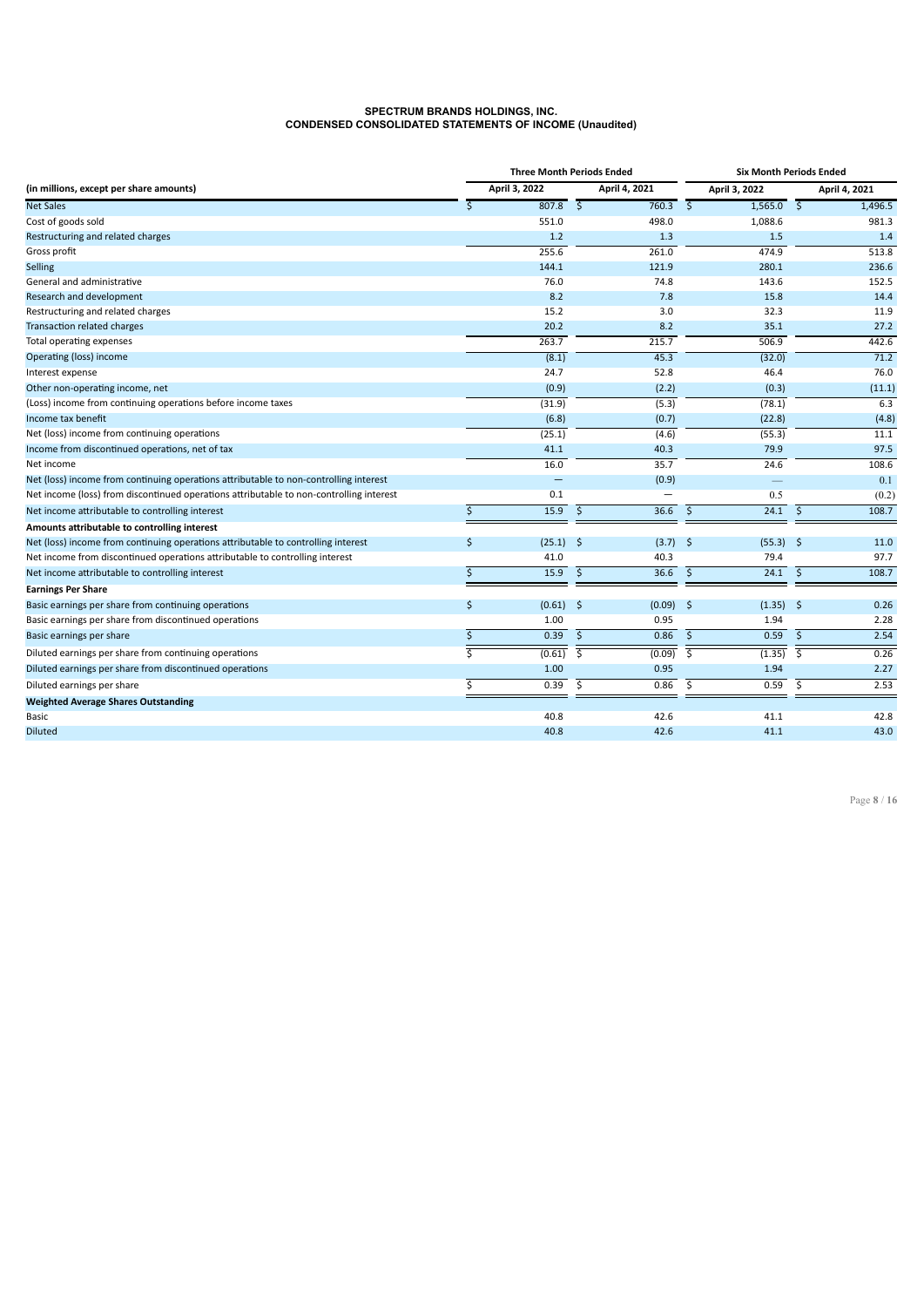#### **SPECTRUM BRANDS HOLDINGS, INC. CONDENSED CONSOLIDATED STATEMENTS OF CASH FLOW (Unaudited)**

|                                                                                   | <b>Six Month Periods Ended</b> |               |  |  |  |  |  |  |
|-----------------------------------------------------------------------------------|--------------------------------|---------------|--|--|--|--|--|--|
| (in millions)                                                                     | April 3, 2022                  | April 4, 2021 |  |  |  |  |  |  |
| Cash flows from operating activities                                              |                                |               |  |  |  |  |  |  |
| Net cash used by operating activities from continuing operations                  | \$<br>$(212.2)$ \$             | (107.1)       |  |  |  |  |  |  |
| Net cash provided by operating activities from discontinued operations            | 5.3                            | 27.3          |  |  |  |  |  |  |
| Net cash used by operating activities                                             | (206.9)                        | (79.8)        |  |  |  |  |  |  |
| Cash flows from investing activities                                              |                                |               |  |  |  |  |  |  |
| Purchases of property, plant and equipment                                        | (24.3)                         | (16.6)        |  |  |  |  |  |  |
| Proceeds from disposal of property, plant and equipment                           | 0.1                            |               |  |  |  |  |  |  |
| Business acquisitions, net of cash acquired                                       | (314.3)                        | (129.8)       |  |  |  |  |  |  |
| Proceeds from sale of equity investment                                           |                                | 73.1          |  |  |  |  |  |  |
| Other investing activity                                                          | (0.1)                          | (0.3)         |  |  |  |  |  |  |
| Net cash used by investing activities from continuing operations                  | (338.6)                        | (73.6)        |  |  |  |  |  |  |
| Net cash used by investing activities from discontinued operations                | (12.4)                         | (11.5)        |  |  |  |  |  |  |
| Net cash used by investing activities                                             | (351.0)                        | (85.1)        |  |  |  |  |  |  |
| Cash flows from financing activities                                              |                                |               |  |  |  |  |  |  |
| Payment of debt                                                                   | (6.5)                          | (879.6)       |  |  |  |  |  |  |
| Proceeds from issuance of debt                                                    | 775.0                          | 899.0         |  |  |  |  |  |  |
| Payment of debt issuance costs                                                    | (6.7)                          | (12.6)        |  |  |  |  |  |  |
| Treasury stock purchases                                                          | (134.0)                        | (42.3)        |  |  |  |  |  |  |
| Dividends paid to shareholders                                                    | (34.4)                         | (35.7)        |  |  |  |  |  |  |
| Share based award tax withholding payments, net of proceeds upon vesting          | (24.5)                         | (7.2)         |  |  |  |  |  |  |
| Other financing activity                                                          |                                | 0.3           |  |  |  |  |  |  |
| Net cash provided (used) by financing activities from continuing operations       | 568.9                          | (78.1)        |  |  |  |  |  |  |
| Net cash used by financing activities from discontinued operations                | (2.2)                          | (2.0)         |  |  |  |  |  |  |
| Net cash provided (used) by financing activities                                  | 566.7                          | (80.1)        |  |  |  |  |  |  |
| Effect of exchange rate changes on cash and cash equivalents                      | (3.0)                          | 3.4           |  |  |  |  |  |  |
| Net change in cash, cash equivalents and restricted cash in continuing operations | 5.8                            | (241.6)       |  |  |  |  |  |  |
| Cash, cash equivalents, and restricted cash, beginning of period                  | 190.0                          | 533.8         |  |  |  |  |  |  |
| Cash, cash equivalents, and restricted cash, end of period                        | \$<br>\$<br>195.8              | 292.2         |  |  |  |  |  |  |

Page **9** / **16**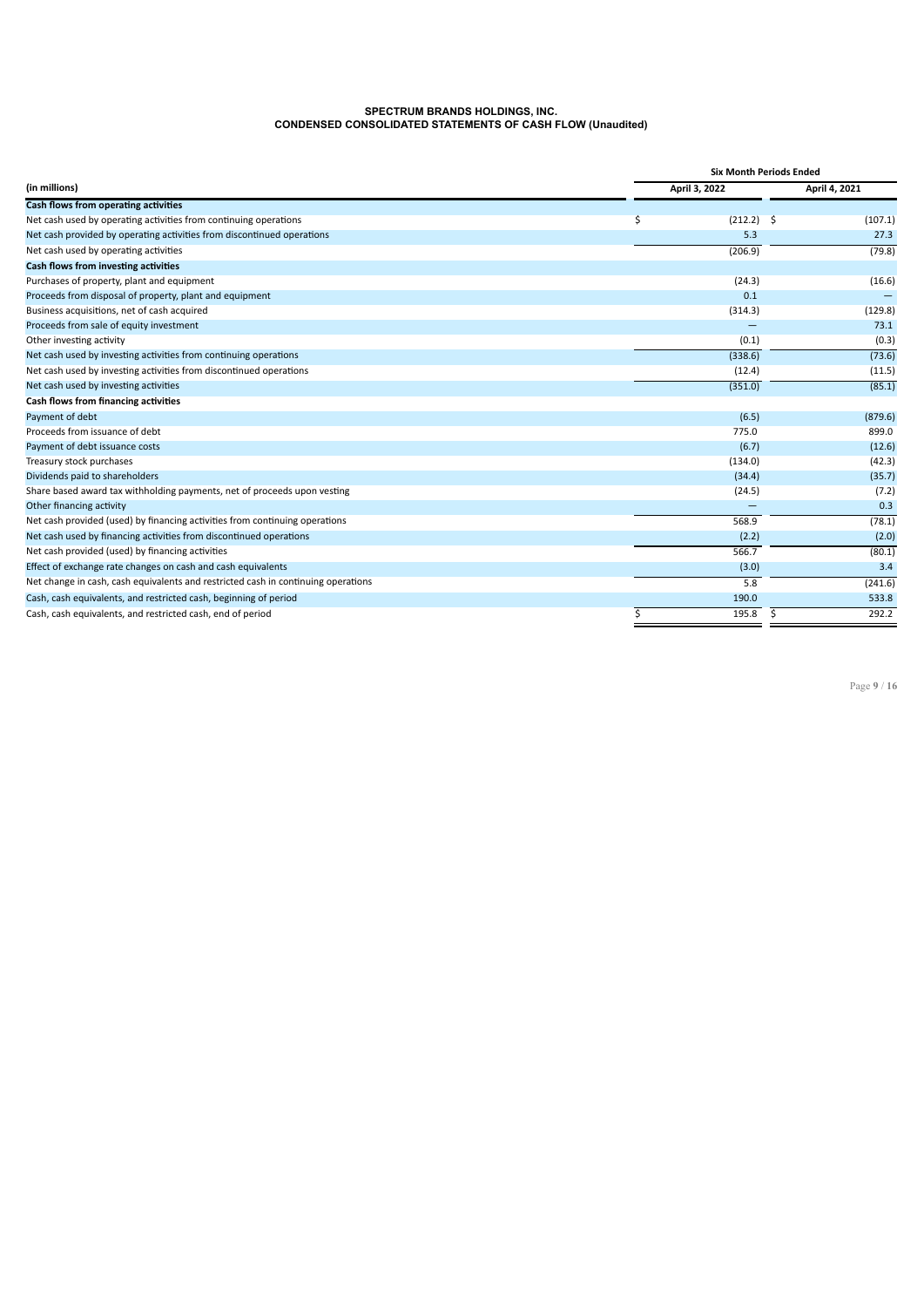#### **SPECTRUM BRANDS HOLDINGS, INC. CONDENSED CONSOLIDATED STATEMENTS OF FINANCIAL POSITION (Unaudited)**

| (in millions)                                 | April 3, 2022 |              |      | September 30, 2021 |
|-----------------------------------------------|---------------|--------------|------|--------------------|
| <b>Assets</b>                                 |               |              |      |                    |
| Cash and cash equivalents                     | \$            | 193.7 \$     |      | 187.9              |
| Trade receivables, net                        |               | 349.5        |      | 248.4              |
| Other receivables                             |               | 125.3        |      | 63.7               |
| Inventories                                   |               | 800.6        |      | 562.8              |
| Prepaid expenses and other current assets     |               | 54.9         |      | 40.8               |
| Current assets of business held for sale      |               | 1,919.8      |      | 1,810.0            |
| <b>Total current assets</b>                   |               | 3,443.8      |      | 2,913.6            |
| Property, plant and equipment, net            |               | 256.4        |      | 260.2              |
| Operating lease assets                        |               | 74.3         |      | 56.5               |
| Deferred charges and other                    |               | 80.7         |      | 38.8               |
| Goodwill                                      |               | 967.0        |      | 867.2              |
| Intangible assets, net                        |               | 1,263.7      |      | 1,204.1            |
| Total assets                                  | \$            | 6,085.9      | \$   | 5,340.4            |
| <b>Liabilities and Shareholders' Equity</b>   |               |              |      |                    |
| Current portion of long-term debt             | \$            | 12.1         | - \$ | 12.0               |
| Accounts payable                              |               | 522.2        |      | 388.6              |
| Accrued wages and salaries                    |               | 43.4         |      | 67.4               |
| <b>Accrued interest</b>                       |               | 15.7         |      | 29.9               |
| Other current liabilities                     |               | 235.0        |      | 211.9              |
| Current liabilities of business held for sale |               | 475.7        |      | 454.3              |
| <b>Total current liabilities</b>              |               | 1,304.1      |      | 1,164.1            |
| Long-term debt, net of current portion        |               | 3,236.3      |      | 2,494.3            |
| Long-term operating lease liabilities         |               | 48.1         |      | 44.5               |
| Deferred income taxes                         |               | 74.7         |      | 59.5               |
| Other long-term liabilities                   |               | 94.1         |      | 99.0               |
| <b>Total liabilities</b>                      |               | 4,757.3      |      | 3,861.4            |
| Shareholders' equity                          |               | 1,322.3      |      | 1,471.9            |
| Non-controlling interest                      |               | 6.3          |      | 7.1                |
| Total equity                                  |               | 1,328.6      |      | 1,479.0            |
| Total liabilities and equity                  | \$            | $6,085.9$ \$ |      | 5,340.4            |

Page **10** / **16**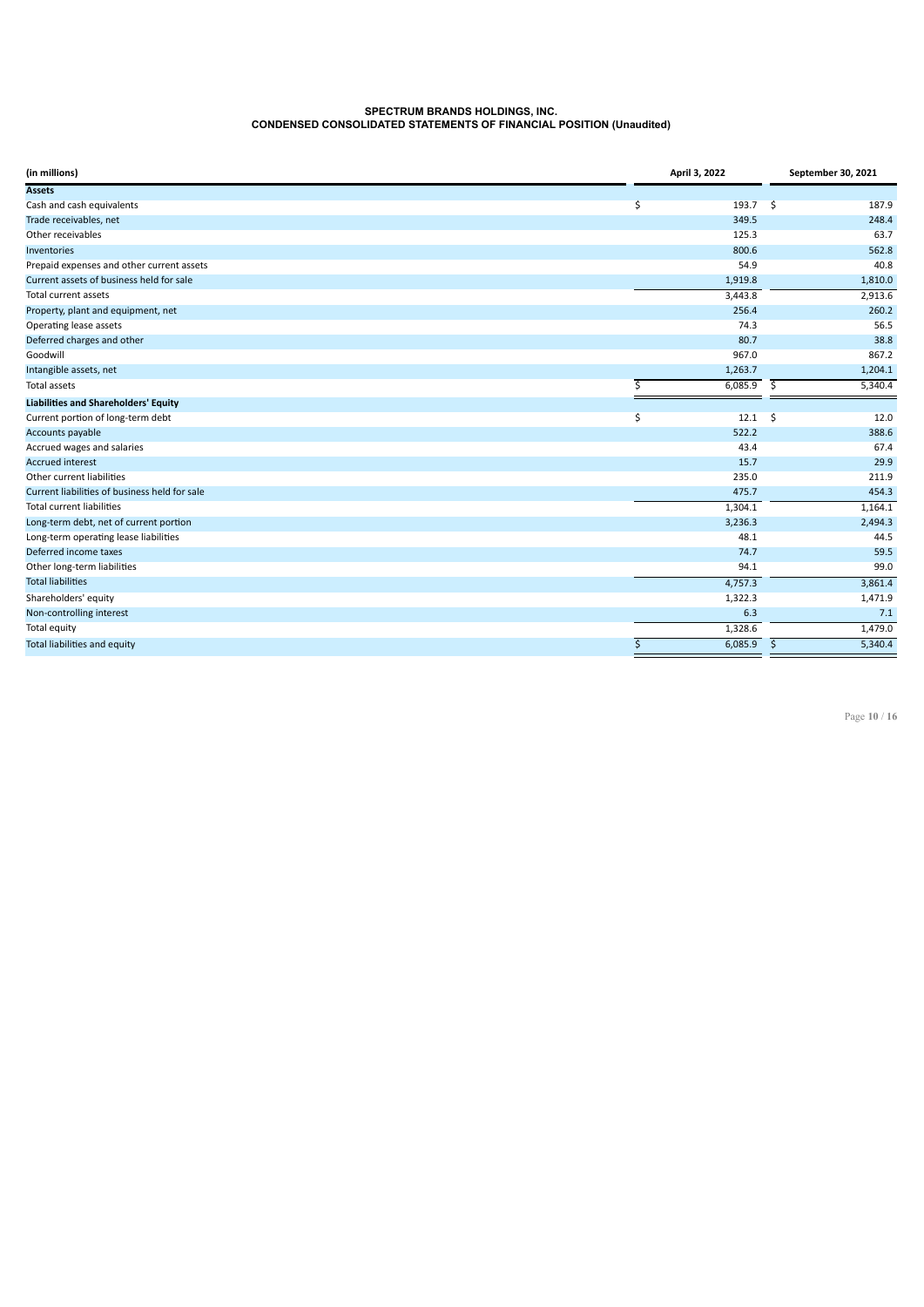#### **ADJUSTED DILUTED EPS**

We define adjusted diluted EPS as reported diluted EPS excluding the effect of one-time, non-recurring activity and volatility associated with our income tax expense. The Company believes that adjusted diluted EPS provides further insight and comparability in operating performance as it eliminates the effects of certain items that are not comparable from one period to the next. Adjustments to diluted EPS include the following:

- Restructuring and related charges consist of project costs associated with the restructuring initiatives across the Company's segments;
- **•** Transaction related charges are attributable to costs from qualifying strategic transaction or business opportunities, including an acquisition or divestiture, whether or not consummated, subsequent integration related project costs, divestiture support and incremental separation costs.
- **•** Incremental costs towards the SAP S/4 HANA ERP transformation to implement our enterprise-wide operating systems to SAP S/4 HANA on a global basis. This is a multi-year project that includes various costs, including software configuration and implementation costs that would be recognized as capital expenditures or deferred costs in accordance with applicable accounting policies, with certain costs recognized as operating expense associated with project development and management costs, and professional services with business partners engaged towards planning, design and business process review that would not qualify as software implementation costs. The Company has substantially completed the design phase of the project and is currently moving into the build phase;
- Unallocated shared costs associated with discontinued operations from certain shared and center-led administrative functions s the Company's business units excluded from income from discontinued operations as they are not a direct cost of the discontinued business but a result of indirect allocations, including but not limited to, information technology, human resources, finance and accounting, supply chain, and commercial operations. Amounts attributable to unallocated shared costs would be mitigated through subsequent strategic or restructuring initiatives, TSAs, elimination of extraneous costs, or re-allocations or absorption of existing continuing operations following the completed sale of the discontinued operations.
- Non-cash purchase accounting adjustments recognized in earnings from continuing operations subsequent to an acquisition, including, but not limited to, the costs attributable to the step-up in inventory value and the incremental value in ROU operating lease assets with below market rent, among others;
- Non-cash asset impairments or write-offs realized and recognized in earnings from continuing operations;
- Gains attributable to the Company's investment in Energizer common stock during the three and six month periods ended April 4, 2021. with such remaining shares sold in January 2021.
- Incremental reserves for non-recurring litigation or environmental remediation activity including the proposed settlement on outstanding litigation matters at our H&G division attributable to significant and unusual nonrecurring claims with no previous history or precedent recognized during the six month period ended April 4, 2021 and the subsequent remeasurement during the six month period ended April 3, 2022;
- Incremental costs realized under a three-year tolling agreement entered into with the buyer in consideration with the divestiture of the Coevorden Operations on March 29, 2020, for the continued production of dog and cat food products purchased to support the GPC commercial operations and distribution in Europe;
- Other adjustments are primarily attributable to (1) incremental trade spend reserves realized from the transition and integration of the Rejuvenate business into the H&G segment and the Company's systems and processes during the three and six month periods ended April 3, 2022, (1) incremental fines and penalties realized for delayed shipments attributable to the GPC distribution transition initiative during the three and six month periods ended April 3, 2022, and (2) costs associated with Salus they are not considered a component of the continuing commercial products company; and
- Income tax adjustment to diluted EPS is to exclude the impact of adjusting the valuation allowance against deferred taxes and other tax related items in order to reflect a normalized ongoing effective tax rate of 25.0% for the three and six month periods ended April 3, 2022 and April 4, 2021 based upon enacted corporate tax rate in the United States.

Page **11** / **16**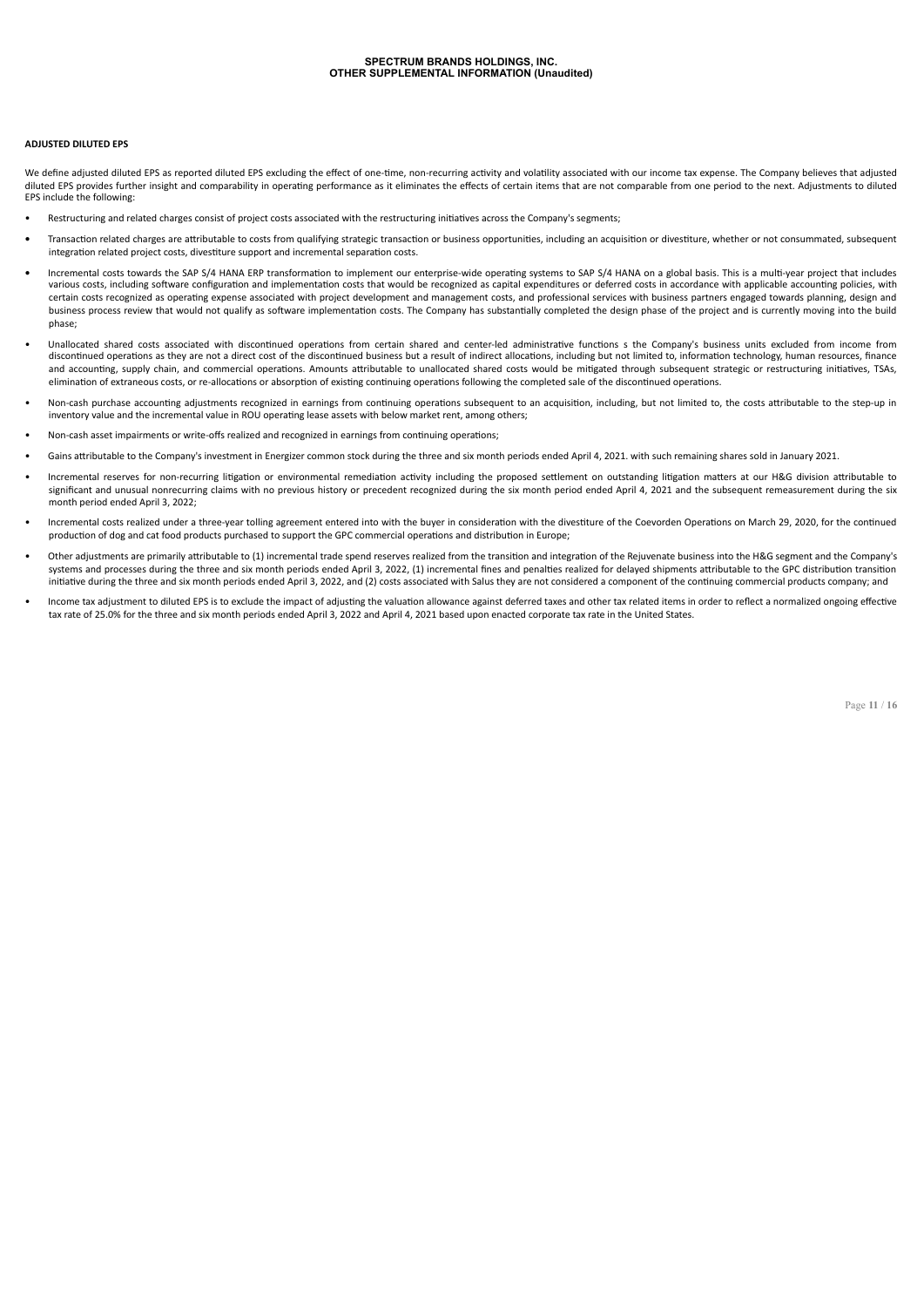### **ADJUSTED DILUTED EPS (continued)**

The following is a reconciliation of reported diluted EPS from continuing operations to adjusted diluted EPS from continuing operations for the three and six month periods ended April 3, 2022 and April 4, 2021.

|                                                     |               |        | <b>Three Month Periods Ended</b> | <b>Six Month Periods Ended</b> |                      |  |  |  |
|-----------------------------------------------------|---------------|--------|----------------------------------|--------------------------------|----------------------|--|--|--|
|                                                     | April 3, 2022 |        | April 4, 2021                    | April 3, 2022                  | April 4, 2021        |  |  |  |
| Diluted EPS from continuing operations, as reported |               | (0.61) | (0.09)                           | (1.35)                         | 0.26<br><sub>S</sub> |  |  |  |
| Adjustments:                                        |               |        |                                  |                                |                      |  |  |  |
| Restructuring and related charges                   |               | 0.40   | 0.10                             | 0.82                           | 0.31                 |  |  |  |
| Transaction related charges                         |               | 0.50   | 0.19                             | 0.86                           | 0.63                 |  |  |  |
| <b>Global ERP Transformation</b>                    |               | 0.08   | -                                | 0.08                           |                      |  |  |  |
| Debt refinancing costs                              |               | -      | 0.73                             | -                              | 0.73                 |  |  |  |
| Unallocated shared costs                            |               | 0.17   | 0.16                             | 0.34                           | 0.31                 |  |  |  |
| Non-cash purchase accounting adjustments            |               | 0.09   | 0.06                             | 0.09                           | 0.08                 |  |  |  |
| Gain on Energizer investment                        |               | -      | (0.02)                           | -                              | (0.16)               |  |  |  |
| Coevorden tolling related charges                   |               | 0.04   | 0.04                             | 0.07                           | 0.07                 |  |  |  |
| Legal and environmental remediation reserves        |               | -      | -                                | (0.01)                         | 0.14                 |  |  |  |
| Other                                               |               | 0.04   | –                                | 0.11                           |                      |  |  |  |
| Income tax adjustment                               |               | (0.30) | (0.30)                           | (0.67)                         | (0.68)               |  |  |  |
| Total adjustments                                   |               | 1.02   | 0.96                             | 1.69                           | 1.43                 |  |  |  |
| Diluted EPS from continuing operations, as adjusted |               | 0.41   | 0.87                             | 0.34                           | 1.69                 |  |  |  |

The following summarizes restructuring and related charges for the three and six month periods ended April 3, 2022 and April 4, 2021:

|                                         |               | <b>Three Month Periods Ended</b> |               |     | Six Month Periods Ended |      |               |                              |  |
|-----------------------------------------|---------------|----------------------------------|---------------|-----|-------------------------|------|---------------|------------------------------|--|
| (in millions)                           | April 3, 2022 |                                  | April 4, 2021 |     | April 3, 2022           |      | April 4, 2021 |                              |  |
| Global productivity improvement program |               | 2.3                              |               | 1.9 |                         | 4.1  |               | 10.9                         |  |
| GPC distribution transition             |               | 5.6                              |               | -   |                         | 15.9 |               | $\qquad \qquad \blacksquare$ |  |
| Other restructuring activities          |               | 8.5                              |               | 2.4 |                         | 13.8 |               | 2.4                          |  |
| Total restructuring and related charges |               | 16.4                             |               | 4.3 |                         | 33.8 |               | 13.3                         |  |

The following summarizes transaction related charges for the three and six month periods ended April 3, 2022 and April 4, 2021:

|                                        |  | <b>Three Month Periods Ended</b> |               |     | <b>Six Month Periods Ended</b> |      |  |               |
|----------------------------------------|--|----------------------------------|---------------|-----|--------------------------------|------|--|---------------|
| (in millions)                          |  | April 3, 2022                    | April 4, 2021 |     | April 3, 2022                  |      |  | April 4, 2021 |
| Tristar acquisition and integration    |  | 12.7                             |               | -   |                                | 14.4 |  |               |
| HHI divestiture and separation         |  | 1.2                              |               |     |                                | 5.5  |  |               |
| Rejuvenate acquisition and integration |  | 2.0                              |               |     |                                | 6.3  |  |               |
| Armitage acquisition and integration   |  | 0.5                              |               | 2.0 |                                | 1.2  |  | 6.8           |
| Other                                  |  | 3.8                              |               | 6.2 |                                | 7.7  |  | 20.4          |
| Total transaction related charges      |  | 20.2                             |               | 8.2 |                                | 35.1 |  | 27.2          |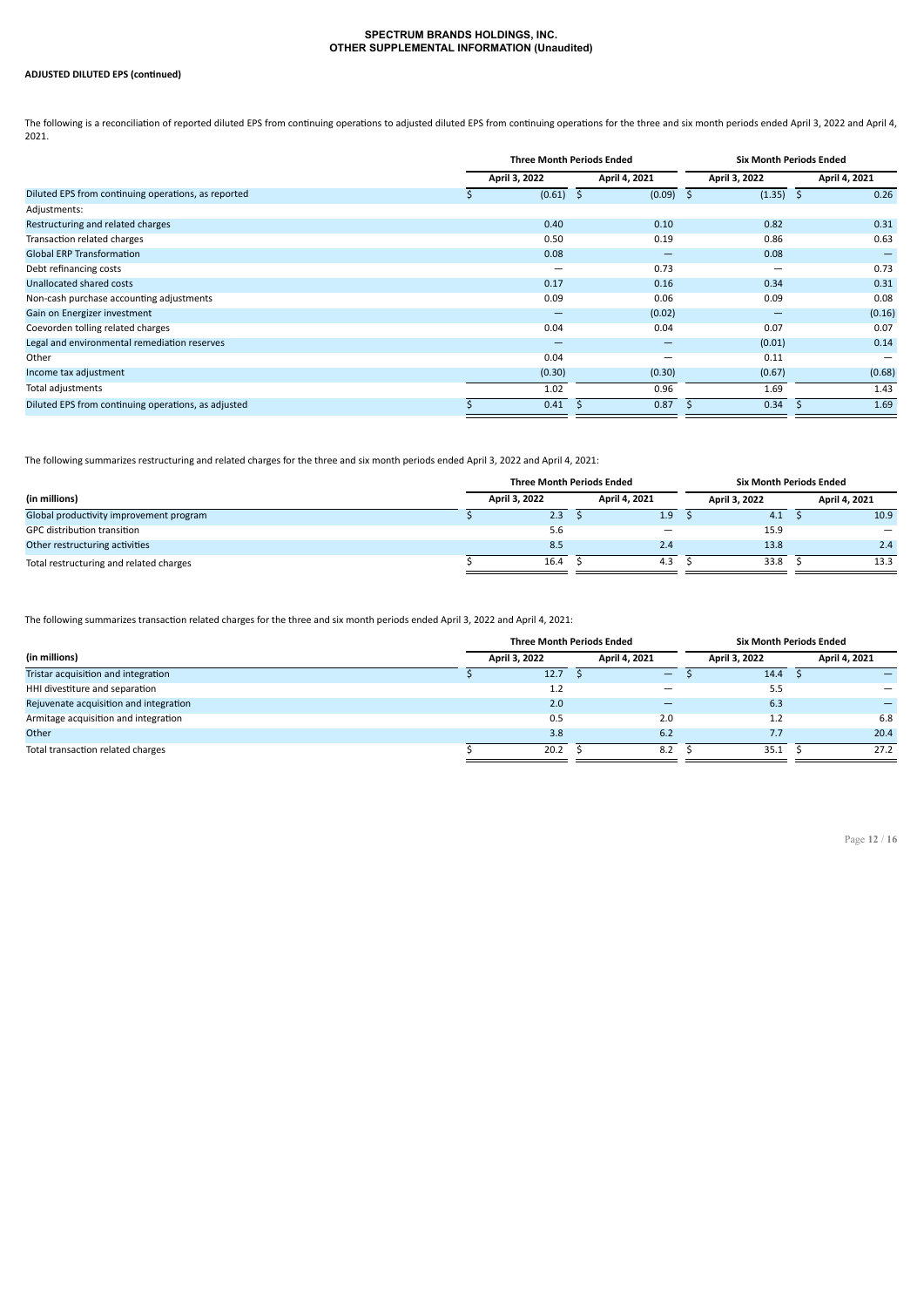#### **NET SALES AND ORGANIC NET SALES**

The following is a summary of net sales by segment for the three and six month periods ended April 3, 2022 and April 4, 2021:

|                         | <b>Three Month Periods Ended</b> |               |  |               |          |      |       |               |         | <b>Six Month Periods Ended</b> |         |          |      |       |  |  |  |
|-------------------------|----------------------------------|---------------|--|---------------|----------|------|-------|---------------|---------|--------------------------------|---------|----------|------|-------|--|--|--|
| (in millions, except %) |                                  | April 3, 2022 |  | April 4, 2021 | Variance |      |       | April 3, 2022 |         | April 4, 2021                  |         | Variance |      |       |  |  |  |
| <b>HPC</b>              |                                  | 316.1         |  | 297.9         |          | 18.2 | 6.1%  |               | 695.8   |                                | 676.4   |          | 19.4 | 2.9%  |  |  |  |
| GPC                     |                                  | 295.1         |  | 293.6         |          | 1.5  | 0.5%  |               | 597.3   |                                | 569.1   |          | 28.2 | 5.0%  |  |  |  |
| H&G                     |                                  | 196.6         |  | 168.8         |          | 27.8 | 16.5% |               | 271.9   |                                | 251.0   |          | 20.9 | 8.3%  |  |  |  |
| Net Sales               |                                  | 807.8         |  | 760.3         |          | 47.5 | 6.2%  |               | 1,565.0 |                                | 1,496.5 |          | 68.5 | 4.6 % |  |  |  |

We define organic net sales as reported net sales excluding the effect of changes in foreign currency exchange rates and acquisitions. We believe this non-GAAP measure provides useful information to investors because it reflects regional and operating segment performance from our activities without the effect of changes in currency exchange rate and/or acquisitions. We use organic net sales as one measure to monitor and evaluate our regional and segment performance. Organic growth is calculated by comparing organic net sales to reported net sales in the prior year. The effect of changes in currency exchange rates is determined by translating the period's net sales using the currency exchange rates that were in effect during the prior period. Net sales are attributed to the geographic regions<br>based on the cou reported sales to organic sales for the three and six month period ended April 3, 2022 compared to reported net sales for the three and six month periods ended April 4, 2021:

| April 3, 2022                                                                   |  |                                         |  |                          |                                                             |       |                                         |        |                          |       |                            |          |  |       |           |
|---------------------------------------------------------------------------------|--|-----------------------------------------|--|--------------------------|-------------------------------------------------------------|-------|-----------------------------------------|--------|--------------------------|-------|----------------------------|----------|--|-------|-----------|
| <b>Three Month Periods Ended</b><br>(in millions, except %)<br><b>Net Sales</b> |  | <b>Effect of Changes</b><br>in Currency |  |                          | <b>Net Sales Excluding Effect</b><br>of Changes in Currency |       | <b>Effect of</b><br><b>Acquisitions</b> |        | <b>Organic Net Sales</b> |       | Net Sales April 4,<br>2021 | Variance |  |       |           |
| <b>HPC</b>                                                                      |  | 316.1                                   |  | 11.4                     |                                                             | 327.5 |                                         | (35.8) |                          | 291.7 |                            | 297.9    |  | (6.2) | $(2.1)\%$ |
| <b>GPC</b>                                                                      |  | 295.1                                   |  | 5.6                      |                                                             | 300.7 |                                         | -      |                          | 300.7 |                            | 293.6    |  | 7.1   | 2.4%      |
| H&G                                                                             |  | 196.6                                   |  | $\overline{\phantom{m}}$ |                                                             | 196.6 |                                         | (13.3) |                          | 183.3 |                            | 168.8    |  | 14.5  | 8.6%      |
| Total                                                                           |  | 807.8                                   |  | 17.0                     |                                                             | 824.8 |                                         | (49.1) |                          | 775.7 |                            | 760.3    |  | 15.4  | 2.0%      |

| April 3, 2022                                             |                  |         |                                         |                          |                                                             |         |                                         |        |                          |         |                            |         |          |       |        |
|-----------------------------------------------------------|------------------|---------|-----------------------------------------|--------------------------|-------------------------------------------------------------|---------|-----------------------------------------|--------|--------------------------|---------|----------------------------|---------|----------|-------|--------|
| <b>Six Month Periods Ended</b><br>(in millions, except %) | <b>Net Sales</b> |         | <b>Effect of Changes</b><br>in Currency |                          | <b>Net Sales Excluding Effect</b><br>of Changes in Currency |         | <b>Effect of</b><br><b>Acquisitions</b> |        | <b>Organic Net Sales</b> |         | Net Sales April 4,<br>2021 |         | Variance |       |        |
| <b>HPC</b>                                                |                  | 695.8   |                                         | 16.4                     |                                                             | 712.2   |                                         | (35.8) |                          | 676.4   |                            | 676.4   |          | -     | $-$ %  |
| GPC                                                       |                  | 597.3   |                                         | 7.8                      |                                                             | 605.1   |                                         | (8.8)  |                          | 596.3   |                            | 569.1   |          | 27.2  | 4.8%   |
| H&G                                                       |                  | 271.9   |                                         | $\overline{\phantom{0}}$ |                                                             | 271.9   |                                         | (21.1) |                          | 250.8   |                            | 251.0   |          | (0.2) | (0.1)% |
| Total                                                     |                  | 1,565.0 |                                         | 24.2                     |                                                             | 1,589.2 |                                         | (65.7) |                          | 1,523.5 |                            | 1,496.5 |          | 27.0  | 1.8%   |

Page **13** / **16**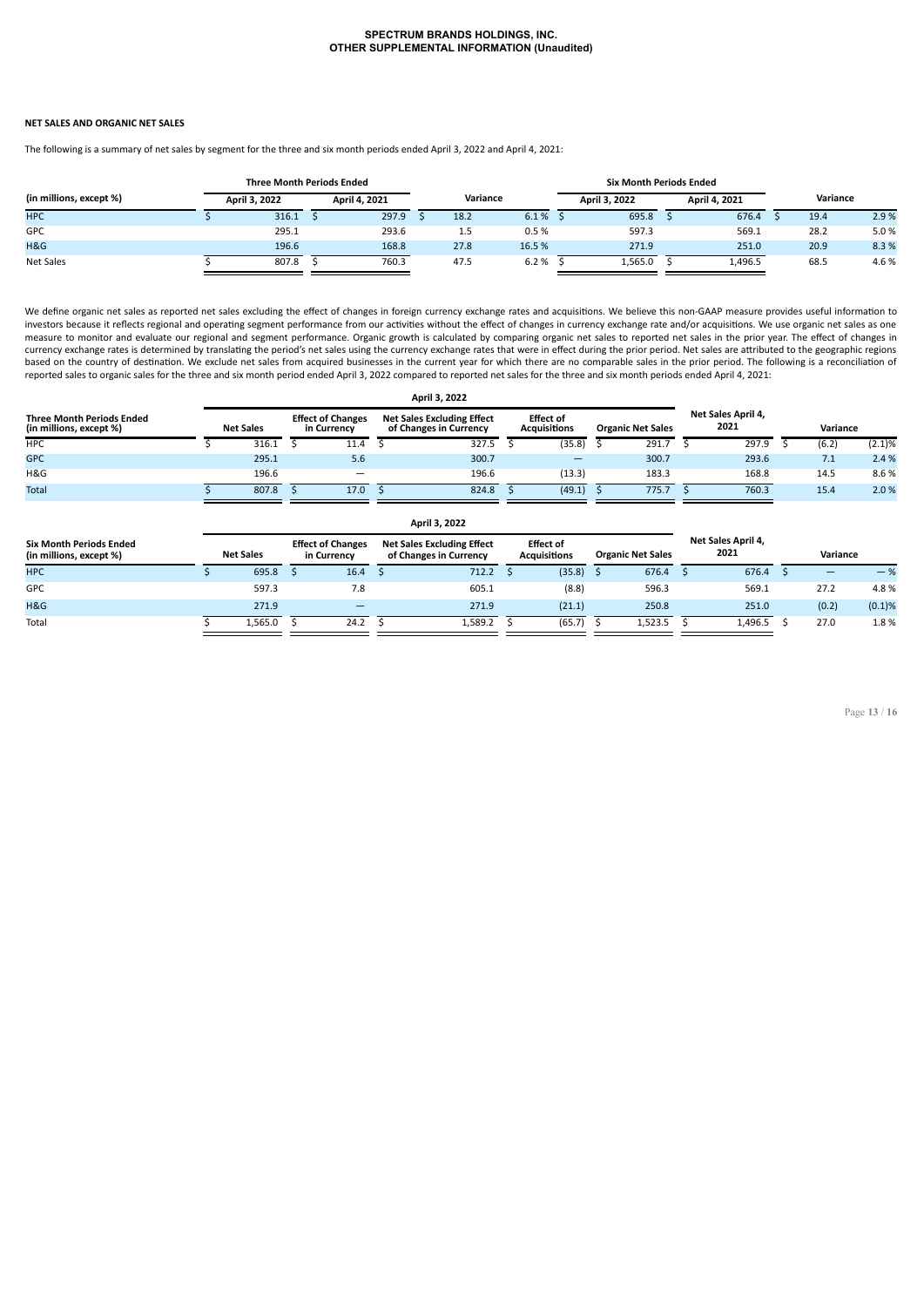#### **ADJUSTED EBITDA AND ADJUSTED EBITDA MARGIN**

Adjusted EBITDA (Earnings Before Interest, Taxes, Depreciation, Amortization) is a non-GAAP metric used by management that we believe provides useful information to investors because it reflects ongoing operating performance and trends of our segments excluding certain non-cash based expenses and/or non-recurring items during each of the comparable periods and facilitates comparisons<br>between peer companies since i is a measure used for determining the Company's debt covenant. EBITDA is calculated by excluding the Company's income tax expense, interest expense, depreciation expense and amortization expense (from intangible assets) from net income. Adjusted EBITDA further excludes the following:

- Stock based compensation costs consist of costs associated with long-term incentive compensation arrangements that generally consist of non-cash, stock-based compensation. During the six month period ended April 4, 2021 compensation costs included incentive bridge awards previously issued due to changes in the Company's LTIP that allowed for cash based payment upon employee election but do not qualify for shared-based compensation, which were fully vested in November 2020;
- Restructuring and related charges consist of project costs associated with the restructuring initiatives across the Company's segments;
- Transaction related charges are attributable to costs from qualifying strategic transaction or business opportunities, including an acquisition or divestiture, whether or not consummated, subsequent integration related project costs, divestiture support and incremental separation costs;
- **•** Incremental costs towards the SAP S/4 HANA ERP transformation to implement our enterprise-wide operating systems to SAP S/4 HANA on a global basis. This is a multi-year project that includes various costs, including software configuration and implementation costs that would be recognized as capital expenditures or deferred costs in accordance with applicable accounting policies, with certain costs recognized as operating expense associated with project development and management costs, and professional services with business partners engaged towards planning, design and business process review that would not qualify as software implementation costs. The Company has substantially completed the design phase of the project and is currently moving into the build phase;
- Unallocated shared costs associated with discontinued operations from certain shared and center-led administrative functions s the Company's business units excluded from income from discontinued operations as they are not a direct cost of the discontinued business but a result of indirect allocations, including but not limited to, information technology, human resources, finance and accounting, supply chain, and commercial operations. Amounts attributable to unallocated shared costs would be mitigated through subsequent strategic or restructuring initiatives, TSAs, elimination of extraneous costs, or re-allocations or absorption of existing continuing operations following the completed sale of the discontinued operations.
- Non-cash purchase accounting adjustments recognized in earnings from continuing operations subsequent to an acquisition, including, but not limited to, the costs attributable to the step-up in inventory value and the incremental value in ROU operating lease assets with below market rent, among others;
- Non-cash asset impairments or write-offs realized and recognized in earnings from continuing operations;
- Gains attributable to the Company's investment in Energizer common stock during the three and six month periods ended April 4, 2021. with such remaining shares sold in January 2021.
- Incremental reserves for non-recurring litigation or environmental remediation activity including the proposed settlement on outstanding litigation matters at our H&G division attributable to significant and unusual nonrecurring claims with no previous history or precedent recognized during the six month period ended April 4, 2021 and the subsequent remeasurement during the six month period ended April 3, 2022;
- Incremental costs realized under a three-year tolling agreement entered into with the buyer in consideration with the divestiture of the Coevorden Operations on March 29, 2020, for the continued production of dog and cat food products purchased to support the GPC commercial operations and distribution in Europe; and
- Other adjustments are primarily attributable to (1) incremental trade spend reserves realized from the transition and integration of the Rejuvenate business into the H&G segment and the Company's systems and processes during the three and six month periods ended April 3, 2022, (2) incremental fines and penalties realized for delayed shipments attributable to the GPC distribution transition initiative during the three and six month periods ended April 3, 2022, and (3) costs associated with Salus as they are not considered a component of the continuing commercial products company.

Adjusted EBITDA margin is calculated as adjusted EBITDA as a percentage of reported net sales for the respective periods.

Page **14** / **16**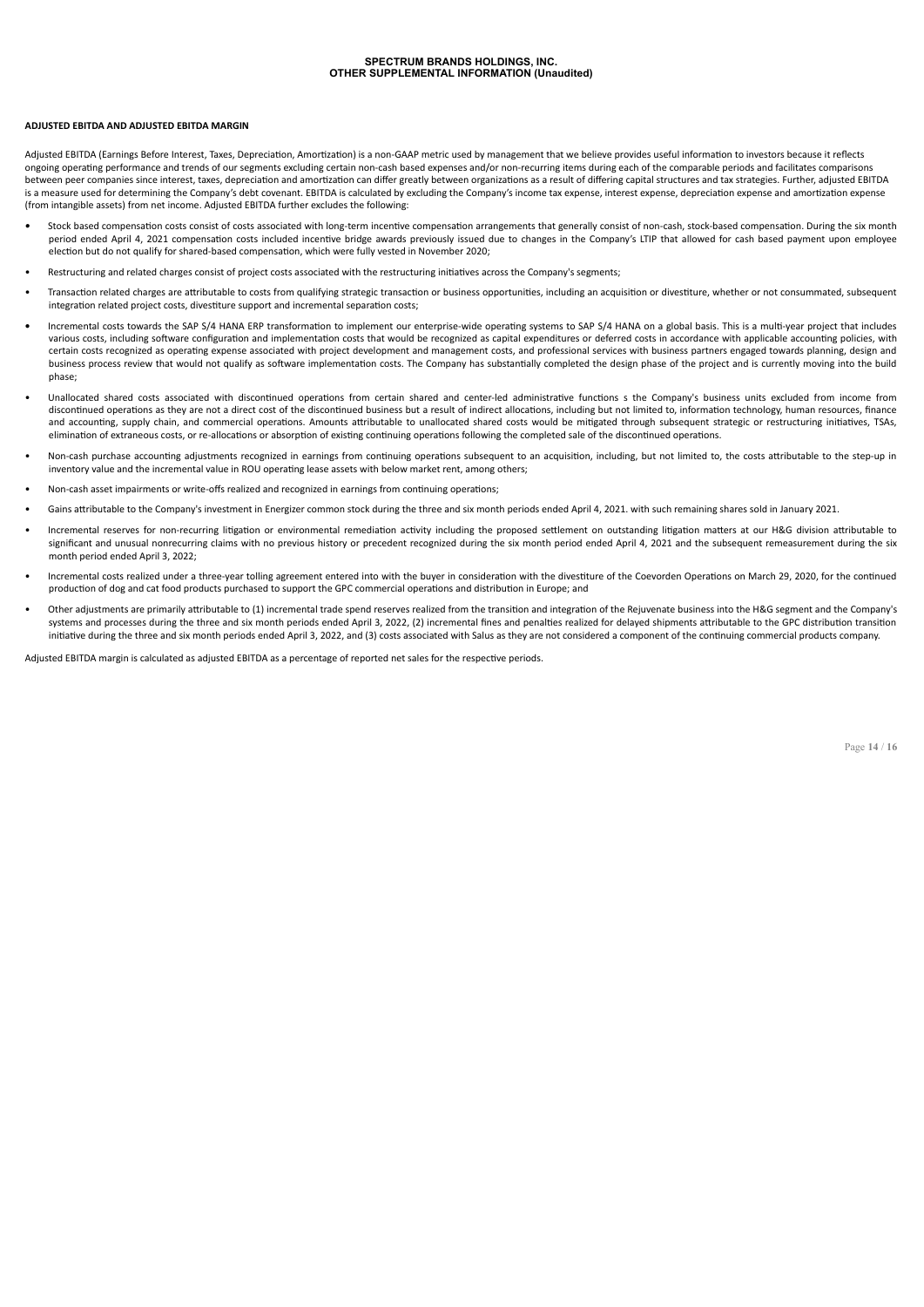### **ADJUSTED EBITDA AND ADJUSTED EBITDA MARGIN (continued)**

The following is a reconciliation of reported net income (loss) from continuing operations to adjusted EBITDA for the three month periods ended April 3, 2022 and April 4, 2021, and calculation of adjusted EBITDA margin for each of the respective periods.

| Three Month Period Ended April 3, 2022       |                          |                          |                          |           |        |              |        |
|----------------------------------------------|--------------------------|--------------------------|--------------------------|-----------|--------|--------------|--------|
| (in millions, except %)                      | <b>HPC</b>               | <b>GPC</b>               | H&G                      | Corporate |        | Consolidated |        |
| Net (loss) income from continuing operations | (19.1)                   | 19.0                     | 30.4                     |           | (55.4) |              | (25.1) |
| Income tax benefit                           |                          | $\overline{\phantom{0}}$ | -                        |           | (6.8)  |              | (6.8)  |
| Interest expense                             | $\overline{\phantom{0}}$ | -                        | -                        |           | 24.7   |              | 24.7   |
| Depreciation and amortization                | 8.1                      | 9.3                      | 4.7                      |           | 3.6    |              | 25.7   |
| <b>EBITDA</b>                                | (11.0)                   | 28.3                     | 35.1                     |           | (33.9) |              | 18.5   |
| Share and incentive based compensation       |                          | $\overline{\phantom{0}}$ | $\overline{\phantom{0}}$ |           | 6.6    |              | 6.6    |
| Restructuring and related charges            | 3.7                      | 8.2                      | -                        |           | 4.5    |              | 16.4   |
| Transaction related charges                  | 14.4                     | 1.2                      | 1.9                      |           | 2.7    |              | 20.2   |
| <b>Global ERP Transformation</b>             | -                        | -                        | -                        |           | 3.2    |              | 3.2    |
| Unallocated shared costs                     | $\overline{\phantom{0}}$ | $\overline{\phantom{0}}$ | -                        |           | 6.9    |              | 6.9    |
| Non-cash purchase accounting adjustments     | 3.5                      | -                        | -                        |           | -      |              | 3.5    |
| Coevorden tolling related charges            | $\overline{\phantom{0}}$ | 1.5                      | -                        |           | -      |              | 1.5    |
| Other                                        |                          | 1.4                      | 0.7                      |           | 0.1    |              | 2.2    |
| <b>Adjusted EBITDA</b>                       | 10.6                     | 40.6                     | 37.7                     |           | (9.9)  |              | 79.0   |
| <b>Net Sales</b>                             | 316.1                    | 295.1                    | 196.6                    |           | -      |              | 807.8  |
| <b>Adjusted EBITDA Margin</b>                | 3.4%                     | 13.8%                    | 19.2 %                   |           |        |              | 9.8%   |
|                                              |                          |                          |                          |           |        |              |        |

### **Three Month Period Ended April 4, 2021**

| (in millions, except %)                      | <b>HPC</b> |       | <b>GPC</b> | H&G                      | Corporate | Consolidated |
|----------------------------------------------|------------|-------|------------|--------------------------|-----------|--------------|
| Net income (loss) from continuing operations |            | 11.0  | 38.7       | 29.9                     | (84.2)    | (4.6)        |
| Income tax benefit                           |            | -     | -          | -                        | (0.7)     | (0.7)        |
| Interest expense                             |            | -     | -          | -                        | 52.8      | 52.8         |
| Depreciation and amortization                |            | 11.8  | 9.6        | 4.9                      | 3.9       | 30.2         |
| <b>EBITDA</b>                                |            | 22.8  | 48.3       | 34.8                     | (28.2)    | 77.7         |
| Share and incentive based compensation       |            | -     |            |                          | 7.2       | 7.2          |
| Restructuring and related charges            |            | 1.5   | 0.6        | -                        | 2.2       | 4.3          |
| Transaction related charges                  |            | 1.1   | 2.6        | $\overline{\phantom{0}}$ | 4.5       | 8.2          |
| Unallocated shared costs                     |            | -     | -          |                          | 6.7       | 6.7          |
| Non-cash purchase accounting adjustments     |            | -     | 2.6        | -                        | -         | 2.6          |
| Gain on Energizer investment                 |            |       | -          |                          | (0.9)     | (0.9)        |
| Coevorden tolling related charges            |            |       | 1.5        |                          |           | 1.5          |
| Other                                        |            |       |            |                          | 0.2       | 0.2          |
| <b>Adjusted EBITDA</b>                       |            | 25.4  | 55.6       | 34.8                     | (8.3)     | 107.5        |
| Net Sales                                    |            | 297.9 | 293.6      | 168.8                    | -         | 760.3        |
| Adjusted EBITDA Margin                       |            | 8.5%  | 18.9%      | 20.6%                    | $-$ %     | 14.1%        |

Page **15** / **16**